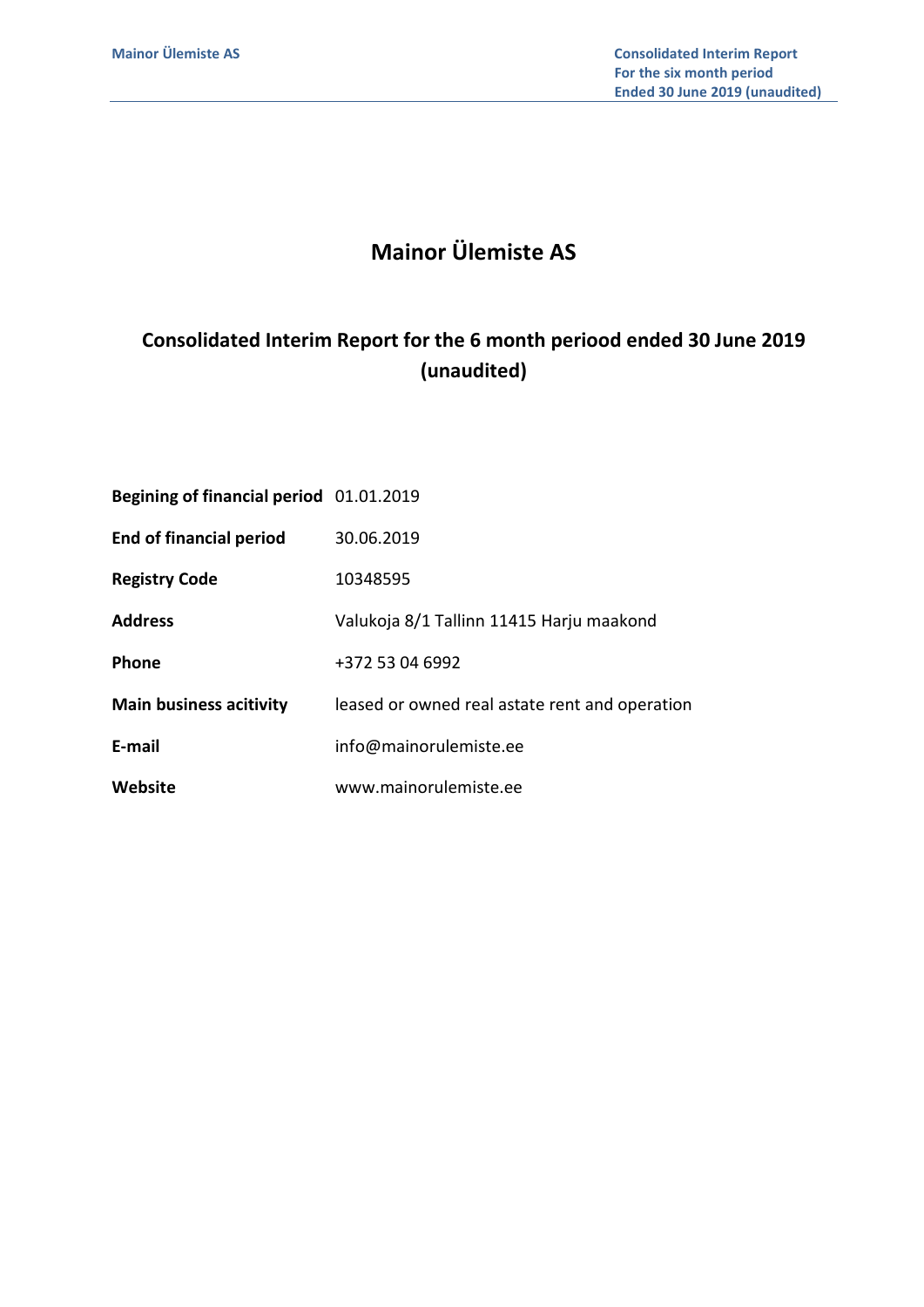# **TABLE OF CONTENTS**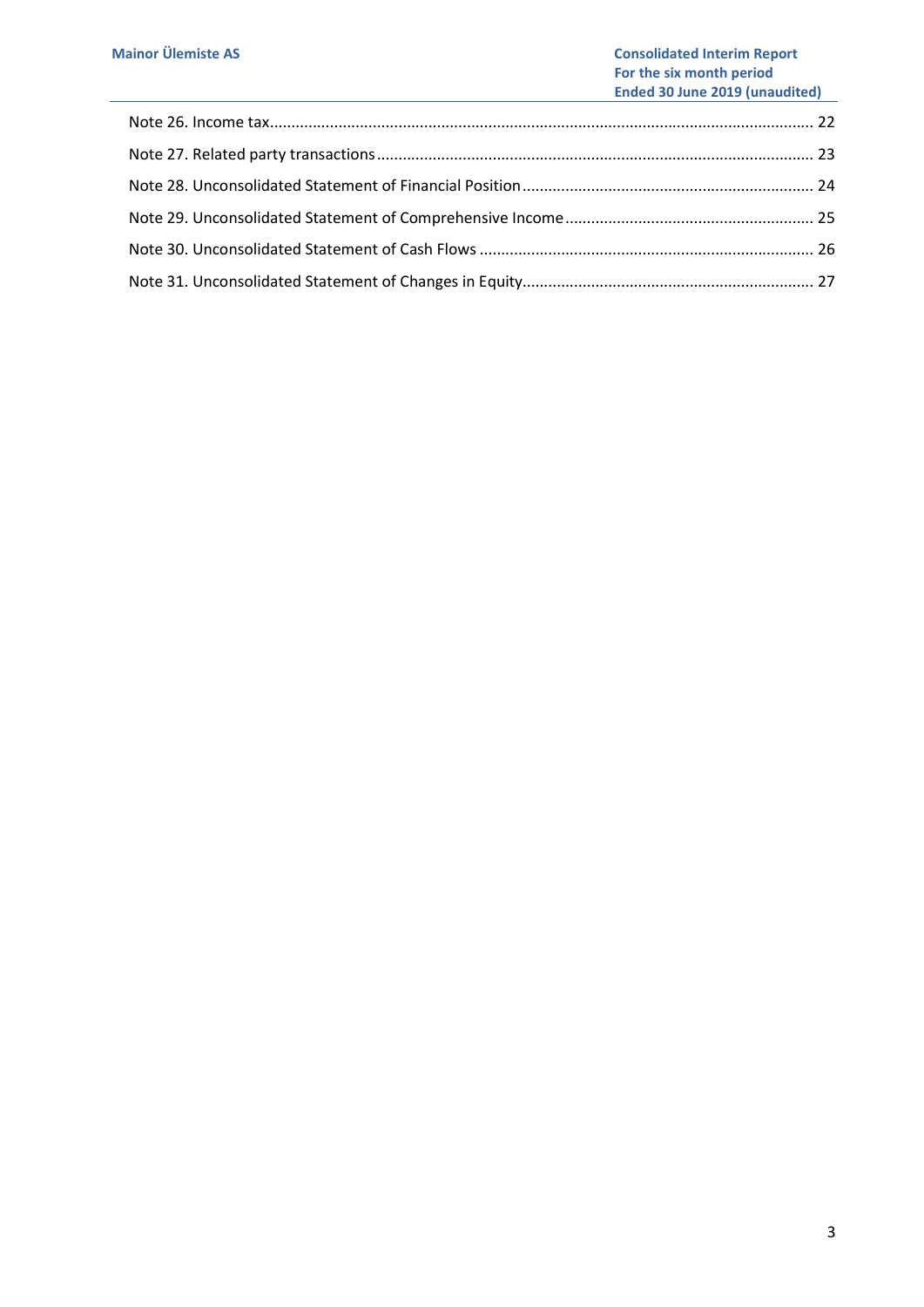# Business Activity Compilation

## Structure of consolidation group



In 2018, the entity was engaged in development of Ülemiste City office space, including construction of new buildings and renovation of existing buildings, renting premises, providing tenants with necessary services and developing these services, preparing new real estate projects.

#### January 2019

#### An international business and education network to be created at Ülemiste City

The Estonian Entrepreneurship University of Applied Sciences and the developers of Ülemiste City wish to support the development of the intellectual environment of the district more and more. In cooperation with seven partner universities, they have established a new business and education network in the Nordics and Baltics called "Building Educational Cooperation in Smart City". The purpose of this network is cooperation with other universities in the Nordics and Baltics in the fields of business, education and the work environment, to create new, important solutions for the future city and education, share international experience and learn from the best on how to find, involve and retain talent. Three meetings of the network will be held in 2019 in Ülemiste City within the cooperation project. These three-day events will entail meetings of companies, students and lecturers, joint discussions, open lectures for sharing experiences and knowledge, a hackathon, and much more. The focus topics this year are creative entrepreneurship, IT and digitalisation, and workplace-based learning.

#### February 19, 2019

#### New e-Estonia Briefing Centre taking Estonian digital success stories to the world

On 19 February, President of the Republic of Estonia Kersti Kaljulaid opened the new e-Estonia Briefing Centre in the Öpiku Building in Ülemiste City, which introduces our unique digital society and e-solutions to high-level foreign visitors from both the private and public sector. The Managing Director of the Briefing Centre Liina Maria Lepik says interest in Estonia's e-solutions has continued to grow over the years. "Last year, the e-Estonia Briefing Centre received more than 800 delegations and close to 9,000 guests, exceeding the previous year by 20%. Our e-story is unique and fascinates the international community, and a number of e-solutions which seem common to us are still utopian to a large part of the world. One of the objectives of our Briefing Centre is to bring interested parties from foreign countries together with those Estonian businesses that provide e-solutions and, thereby, to increase Estonia's export of e-services," she explained.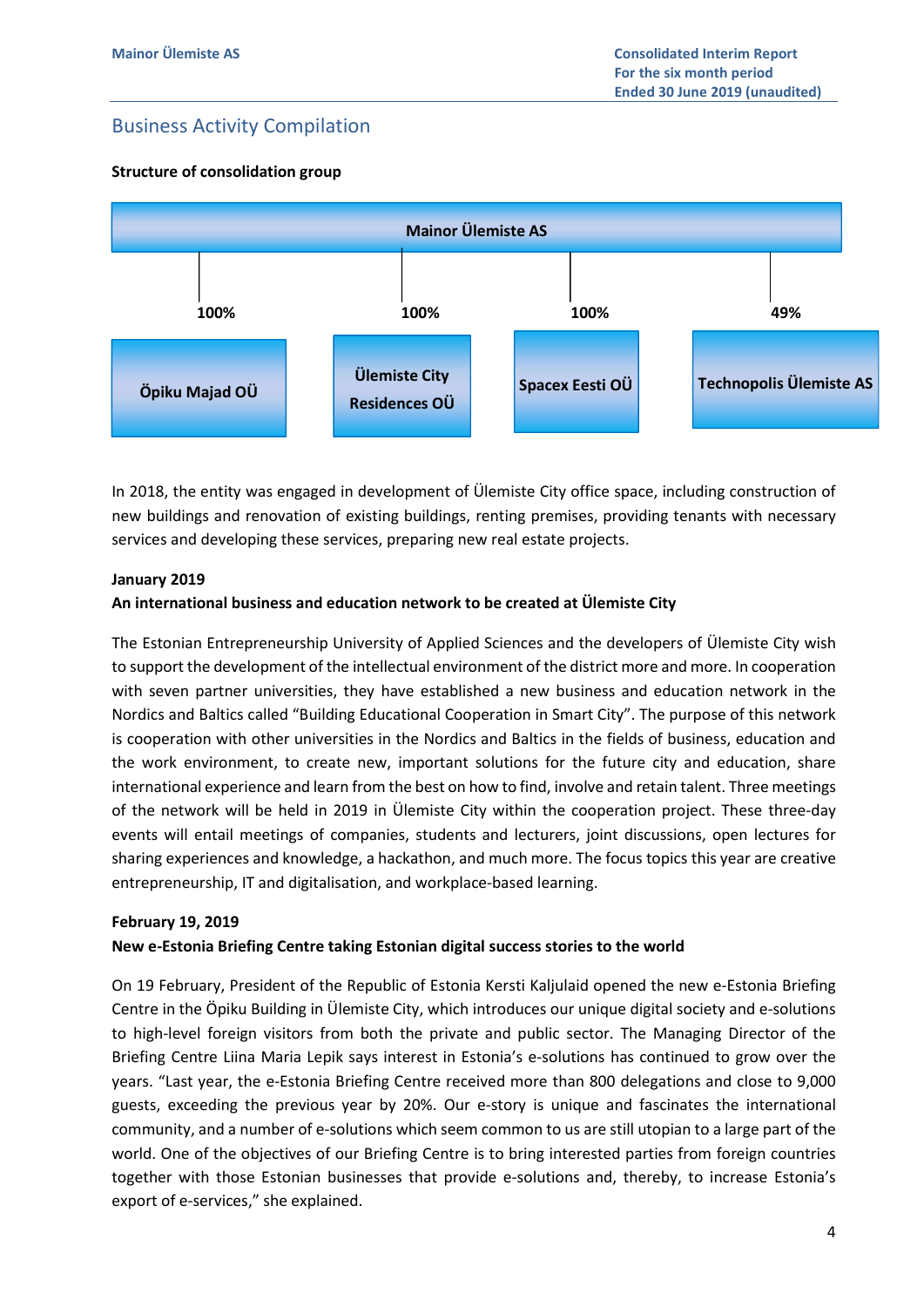#### March 2019

#### Ülemiste City commenced a new development stage

The cornerstone of a 12-storey office building was laid today at Ülemiste City; this is the first building that will be completed in the next major development stage of the district. The office building at 1 Sepapaja Street is situated at a strategically important location for the district – at the intersection of Suur-Sõjamäe Street and Lõõtsa Streets, which are the main gateways to the campus. In addition, this is also the first building to be completed in the next major development stage of the district, which was introduced in the autumn. The office building, which will be completed in spring 2020, will have 10,800 m² of rentable space; in addition, a multistorey car park for 540 cars will be constructed. Technopolis Ülemiste AS will invest a total of 25 million euros into the construction of the 12-storey office building, five-storey car park, and town square.

#### April 2019

## IT sector "Deed of the Year": International House of Estonia is bringing the entire country under one roof

International House of Estonia, which was launched by Mainor Ülemiste AS together with Enterprise Estonia and which has only been operating for five months, was awarded as the "Deed of the Year" 2018 by Estonian Association of Information Technology and Telecommunications (ITL). The service centre alleviates the labour shortage especially in the IT sector as well as in other fields, which lack professionals and skilled workers. In other words, the International House helps the employee from a foreign country to settle needed issues at one place in one day, which otherwise would take a month or two by visiting different institutions.

#### May 2019

#### Ülemiste City is striving to be an independent city

Mainor Ülemiste AS set a cornerstone for the Lurich quarter's 13 floor residential building in the beginning of May in Ülemiste City, which has so far operated as a business campus, in order for the campus to become independent with permanent residents. "Ülemiste City aims to operate as a completely independent city. In addition to the first homes, the plan for the next five years is to open a health centre and complete a new education complex to ensure goods and services essential for living and a diverse transport connection with the entire world," explained Margus Nõlvak, Member of the Board of Mainor Ülemiste. He added that by 2025, a person living and working in Ülemiste City will not even have a reason to leave the campus on daily basis. The investment volume of the Lurich building is 14.6 million euros, financed by OP Bank Plc Estonian branch; the rentable area of offices and rental apartments is altogether 9,000  $m<sup>2</sup>$  and it will be completed in the first half of 2020.

#### June 2019

#### Ülemiste Healt Centre opened its doors

In the beginning of June, Ülemiste Health Centre's first floor opened its doors, where general practitioners and Benu Pharmacy are located. In August, the second floor will be opened with Synlab and Medemis and in October, the third floor where Qvalitas will be operating. The investment volume of Mainor Ülemiste AS is over 3 million euros, financed by OP Bank Plc Estonian branch and the rentable area is over 5,000  $m<sup>2</sup>$ .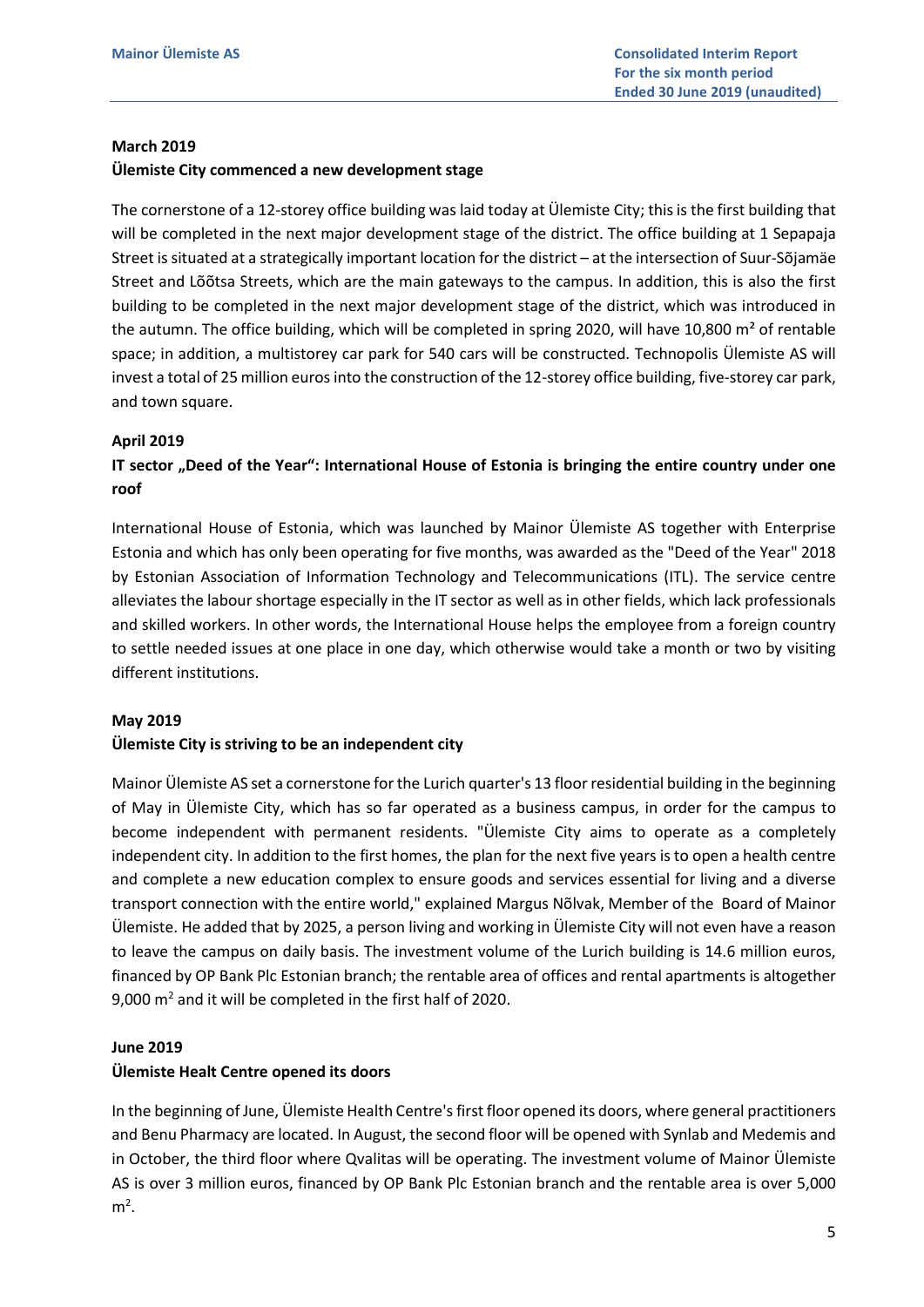#### Ülemiste City will become a City of the Future

On the basis of the idea launched by Mainor Ülemiste AS, Tallinn University of Technology (TalTech) will open a professorship of the City of the Future in autumn, which will be financed by almost half a million euros in the next five years by the developers of Ülemiste City Mainor Ülemiste AS and Technopolis Ülemiste AS. Within the framework of the professorship, Ülemiste City will turn into a test bed of a sort, where data about the operation of a modern city is gathered, processed and synthesised, and innovative solutions are tested in the same setting in order to improve the environment. Innovation created here can be scaled over Tallinn, over Estonia and why not even further. The partners of the project include the developers of Ülemiste City Mainor Ülemiste AS and Technopolis Ülemiste AS, TalTech, the City of Tallinn, the technology giant Ericsson and a number of other private sector enterprises, mostly based in Ülemiste City.

#### A lavish green building will connect Ülemiste City and the airport

Mainor Ülemiste AS confirmed the work of the architectural bureau PLUSS as the final winner of the new architecture competition, by which a modern up to 20,000 square metre business building will be constructed next to the planned terminal building of Tallinn Airport. The Sepise 7 building with 12 aboveground floors and one underground floor is expected to be built at the end of 2020 and the doors should be open in 2022.

As of 30.06.2019 a total of 18 people were employed by Mainor Ülemiste AS, with a total salary of 354 thousand euros (30.06.2018: 300 thousand euros), of which salary expenses to members of the board and management consisted of 107 thousand euros (30.06.2018: 98 thousand euros).

| Key financial ratious      | 30.06.2019 | 30.06.2018 |
|----------------------------|------------|------------|
| Return on equity – ROE (%) | 3,4%       | 3,4%       |
| Return on assets - ROA (%) | 1,9%       | 2,0%       |
| Operating margin (%)       | 85,3%      | 103,8%     |
| Net Profit margin (%)      | 64,8%      | 74,9%      |
| Dividends payout ratio (%) | 15,0%      | 14,5%      |
| Increase in revenue (%)    | 24,9%      | 13,7%      |

Formulas underlying the calculation of ratios:

Return on equity – ROE (%) = net profit / average equity for the reporting period  $x$  100 Return on assets – ROA (%) = net profit / average assets for the reporting period  $x$  100 Operating margin (%) = operating profit / revenue x 100 Net profit margin (%) = net profit / revenue x 100 Dividend payout ratio (%) = dividends paid / net profit for the previous year x 100 Increase in revenue (%) = (revenue for the reporting period / revenue for the previous period  $-1$ ) x 100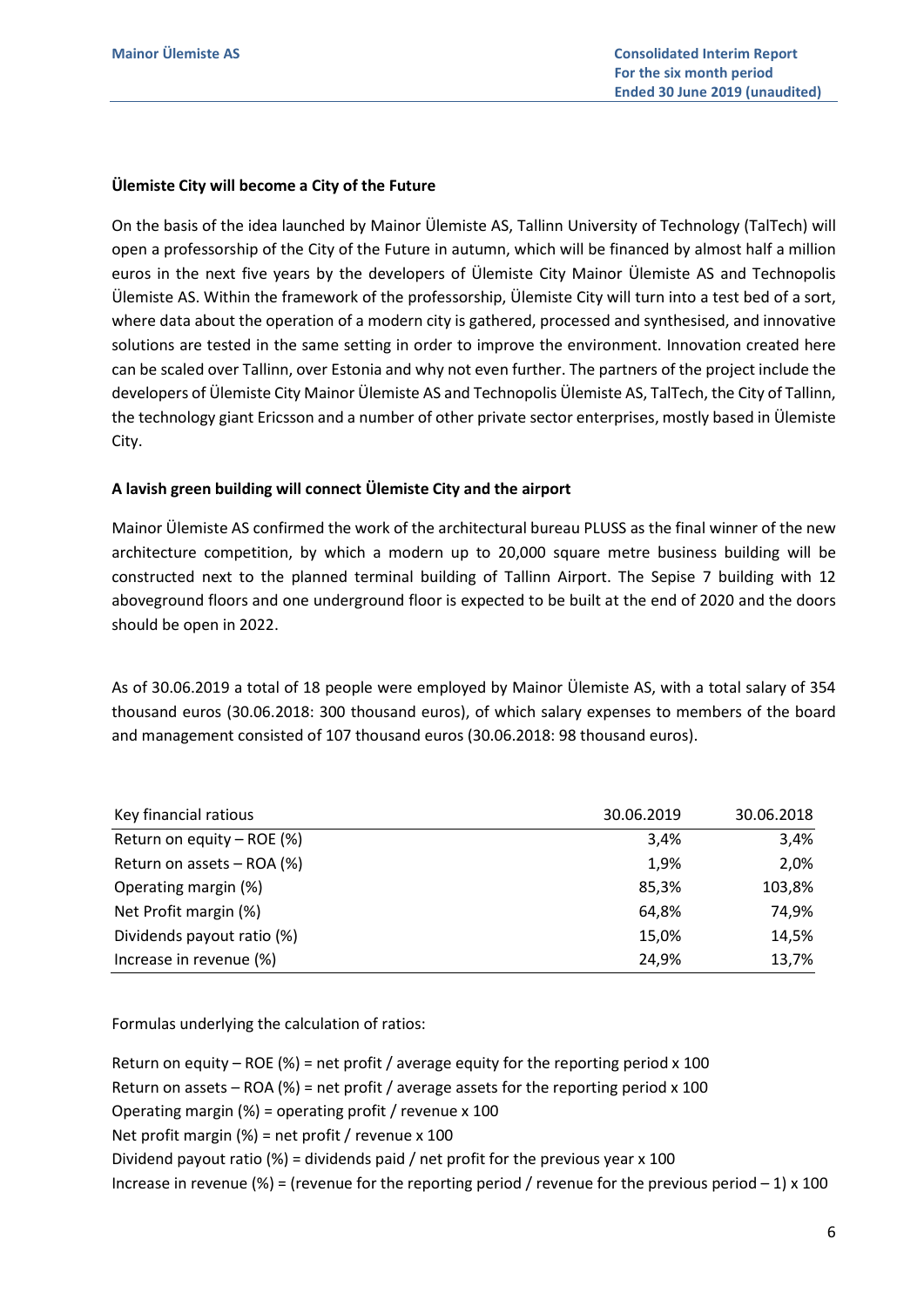# Management confirmation and signatures

The financial and other additional information published in the 1H 2019 Interim Report is true and complete. Consolidated financial statements give a true and fair view of the actual financial position, results of operations and cash flows of the group.

The consolidated financial statements have been prepared in accordance with International Financial Reporting Standards as adopted by the European Union.

1H 2019 Consolidated financial statements in the report are not audited.

Afil

Margus Nõlvak Juhatuse esimees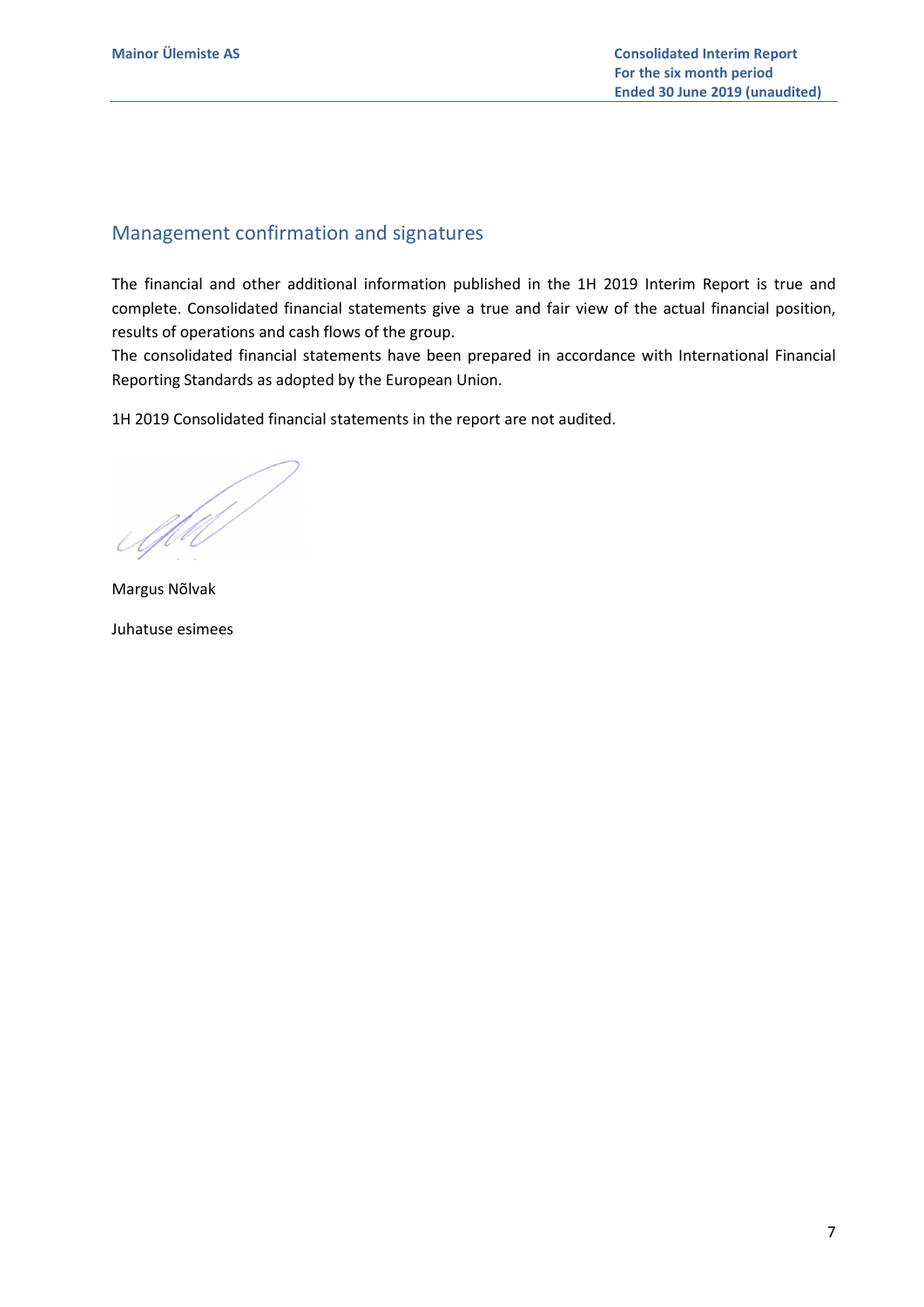## Consolidated Financial Statements

# Consolidated Statement of Financial Position

(in thousands of euros)

|                                     | <b>Notes</b>   | 30.06.2019 | 31.12.2018 | 30.06.2018 |
|-------------------------------------|----------------|------------|------------|------------|
| <b>ASSETS</b>                       |                |            |            |            |
| Investment property                 | $\overline{2}$ | 129 631    | 122 630    | 112 307    |
| Tangible assets                     | 3              | 118        | 100        | 61         |
| Intangible assets                   | 4              | 44         | 53         | 5          |
| Trade and ohter receivables         | 5,6            | 10 249     | 10 597     | 11721      |
| <b>Financial investment</b>         | 9              | 38 4 20*   | 37748      | 34 377     |
| Cash and cash equivalents           | 10             | 11988      | 9620       | 9 0 4 9    |
| <b>TOTAL ASSETS</b>                 |                | 190 450    | 180 748    | 167 520    |
|                                     |                |            |            |            |
| <b>EQUITY</b>                       |                |            |            |            |
| Share capital at par value          | 11             | 18 200     | 19 200     | 19 200     |
| Statutory capital reserve           |                | 1920       | 1920       | 1920       |
| Retained earnings                   |                | 77 519     | 69 585     | 69 5 85    |
| Profit for the financial year       |                | 3 4 4 7    | 9 3 3 4    | 2825       |
| <b>TOTAL EQUITY</b>                 |                | 101 086    | 100 039    | 93 530     |
| <b>LIABILITIES</b>                  |                |            |            |            |
| Provisions                          | 14             | 263        | 263        | 247        |
| <b>Borrowings</b>                   | 12             | 82 807     | 77807      | 68 692     |
| Derivatives                         |                | 0          | 126        | 0          |
| Trade and other payables            | 13             | 6 2 9 4    | 2 5 1 3    | 5 0 5 1    |
| <b>TOTAL LIABILITIES</b>            |                | 89 364     | 80709      | 73 990     |
| <b>TOTAL LIABILITIES AND EQUITY</b> |                | 190 450    | 180 748    | 167 520    |

\*Without change of valuation of Mainor Ülemiste AS's and associate companies' investments properties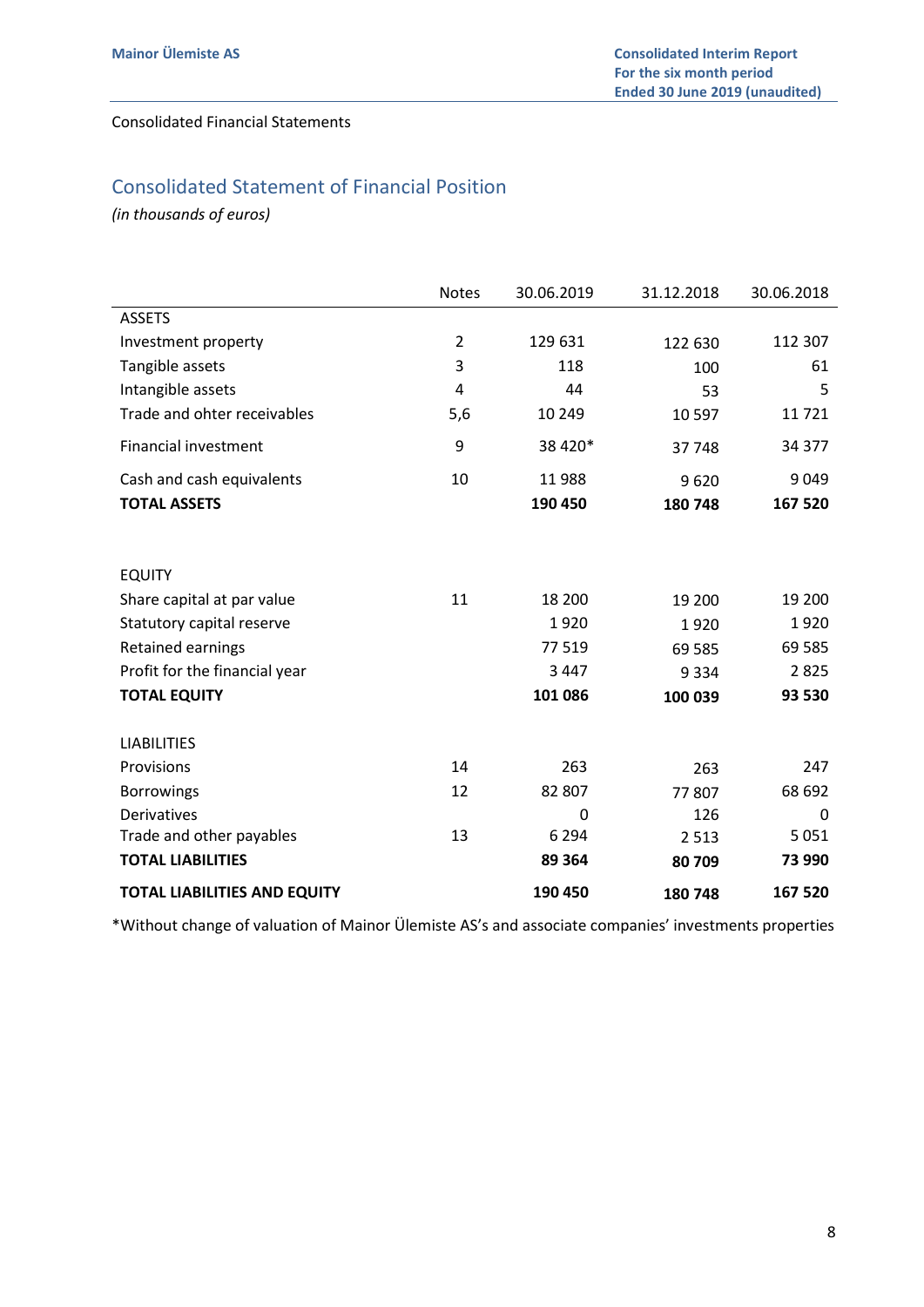# Consolidated Statement of Comprehensive Income

(in thousands of euros)

|                                            |              | $01.01 -$  | $01.01.-$  |
|--------------------------------------------|--------------|------------|------------|
|                                            | <b>Notes</b> | 30.06.2019 | 30.06.2018 |
| Revenue                                    | 15           | 5 3 2 1    | 4 2 6 0    |
| Cost of Sales                              | 17           | $-1607$    | $-1289$    |
| <b>Gross Profit</b>                        |              | 3714       | 2971       |
| Marketing expenses                         | 18           | $-81$      | -82        |
| Administration expenses                    | 19           | $-1104$    | $-929$     |
| Revenues from financial investment*        | 9            | 2013       | 2092       |
| Other operating income                     | 16           | 2          | 4          |
| Other operating expenses                   | 21           | $-7$       | -3         |
| <b>Operating Profit</b>                    |              | 4537       | 4 0 5 3    |
| Financial income and expenses              |              |            |            |
| Interest income                            | 22           | 30         | 44         |
| Interest expense                           | 23           | $-1050$    | $-1041$    |
| Other financial income and expenses        | 24           | -55        | $-231$     |
| <b>Total financial income and expenses</b> |              | $-1075$    | $-1228$    |
| <b>Profit before tax</b>                   |              | 3 4 6 2    | 2825       |
| Income tax expense                         | 26           | $-15$      | 0          |
| Net profit for the year                    |              | 3 4 4 7    | 2825       |
| Total comprehensive income for the year    |              | 3 4 4 7    | 2825       |
| Attributable to the owners of the company  |              | 3 4 4 7    | 2825       |
|                                            |              |            |            |

\*Without change of valuation of Mainor Ülemiste AS's and associate companies' investments properties

# Consolidated Statement of Cash Flows

|                                                     | <b>Note</b> | 30.06.2019 | 30.06.2018 |
|-----------------------------------------------------|-------------|------------|------------|
| Cash flows fro operating activities                 |             |            |            |
| Net profit for the year                             |             | 3462       | 2825       |
| Adjustments:                                        |             |            |            |
| Depreciation and amortization of non-current assets | 3,4         | 29         | 24         |
| Profit (loss) from fixed asset sales and write-offs |             | 0          | 0          |
| Other adjustments                                   |             | 18         | 13         |
| Profit (loss) from financial investments            | 9           | $-2013$    | $-2092$    |
| Other financial income and other financial expenses |             | 55         | 231        |
| Corporate income tax paid                           |             | 1020       | 997        |
| Changes in receivables from operating activities    |             | 348        | -696       |
| Changes in payables from operating activities       |             | 1986       | 1517       |
| Net cash generated by operating activities          |             | 4905       | 2819       |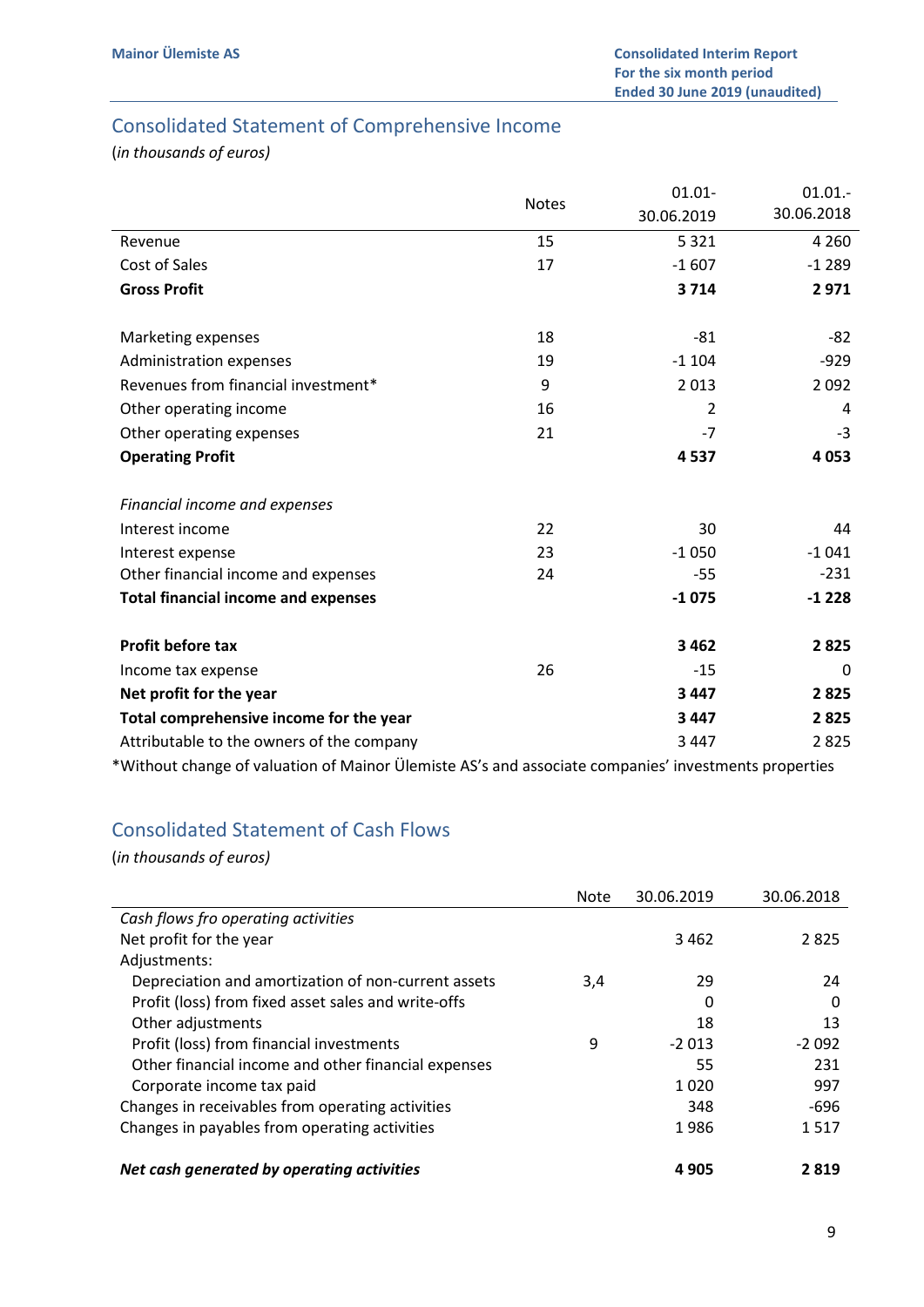| <b>Mainor Ülemiste AS</b>                                 | <b>Consolidated Interim Report</b><br>For the six month period<br><b>Ended 30 June 2019 (unaudited)</b> |          |                |
|-----------------------------------------------------------|---------------------------------------------------------------------------------------------------------|----------|----------------|
| Cash flows from investing activities                      |                                                                                                         |          |                |
| Sales of property, plant and equipment                    | 3                                                                                                       | 0        | 0              |
| Payments for property, plant and equipment                | 3                                                                                                       | -38      | $-7$           |
| Payments for investment property                          | $\overline{2}$                                                                                          | $-6941$  | $-10238$       |
| Loans granted                                             | 5                                                                                                       | 0        | $-25$          |
| Repayment of loans grante                                 |                                                                                                         | 740      | 0              |
| Interest received                                         |                                                                                                         | 140      | $\overline{2}$ |
| Dividends received                                        | 9,27                                                                                                    | 1 3 4 1  | 616            |
| Net cash used in investing activities                     |                                                                                                         | $-4758$  | $-9652$        |
| Cash flows from financing activities                      |                                                                                                         |          |                |
| Proceeds from borrowings                                  | 12                                                                                                      | 42 411   | 15 4 38        |
| Repayment of borrowings                                   | 12                                                                                                      | $-37401$ | $-7683$        |
| Issue of bonds                                            | 12                                                                                                      | 0        | 6 2 0 5        |
| Redemption of bonds                                       | 12                                                                                                      | 0        | $-5000$        |
| Capital lease payments                                    |                                                                                                         | $-15$    | $-15$          |
| Interest paid                                             |                                                                                                         | $-1374$  | $-1231$        |
| Dividends paid                                            | 11                                                                                                      | $-1400$  | $-1232$        |
| Net cash from financing activities                        |                                                                                                         | 2 2 2 1  | 6482           |
| <b>Total cash flows</b>                                   |                                                                                                         | 2 3 6 8  | -351           |
| Cash and cash equivalents at the beginning of the periood | 10                                                                                                      | 9620     | 9400           |
| Net change in cash and cash equivalents                   |                                                                                                         | 2 3 6 8  | $-351$         |
| Cash and cash equivalents at the end of the period        | 10                                                                                                      | 11988    | 9049           |

# Consolidated Statement of Changes in Equity

(in thousands of euros)

|                                               | Share capital | Statutory | Retained | <b>Total Equity</b> |
|-----------------------------------------------|---------------|-----------|----------|---------------------|
|                                               |               | reserve   | earnings |                     |
| <b>Balance at 31.12.2017</b>                  | 19 200        | 1920      | 70817    | 91 937              |
| Dividends declared                            | 0             | 0         | $-1232$  | $-1232$             |
| Total comprehensive income for<br>the year    | 0             | 0         | 9 3 3 4  | 9 3 3 4             |
| <b>Balance at 31.12.2018</b>                  | 19 200        | 1920      | 78 919   | 100 039             |
| Dividends declared                            | 0             | 0         | $-1400$  | $-1400$             |
| Decrease in share capital                     | $-1000$       | 0         | $\Omega$ | $-1000$             |
| Total comprehensive income for<br>the periood | 0             | 0         | 3447     | 3447                |
| <b>Balance at 30.06.2019</b>                  | 18 200        | 1920      | 80 966   | 101 086             |

Detailed information on changes in equity is diclosed in Note 11.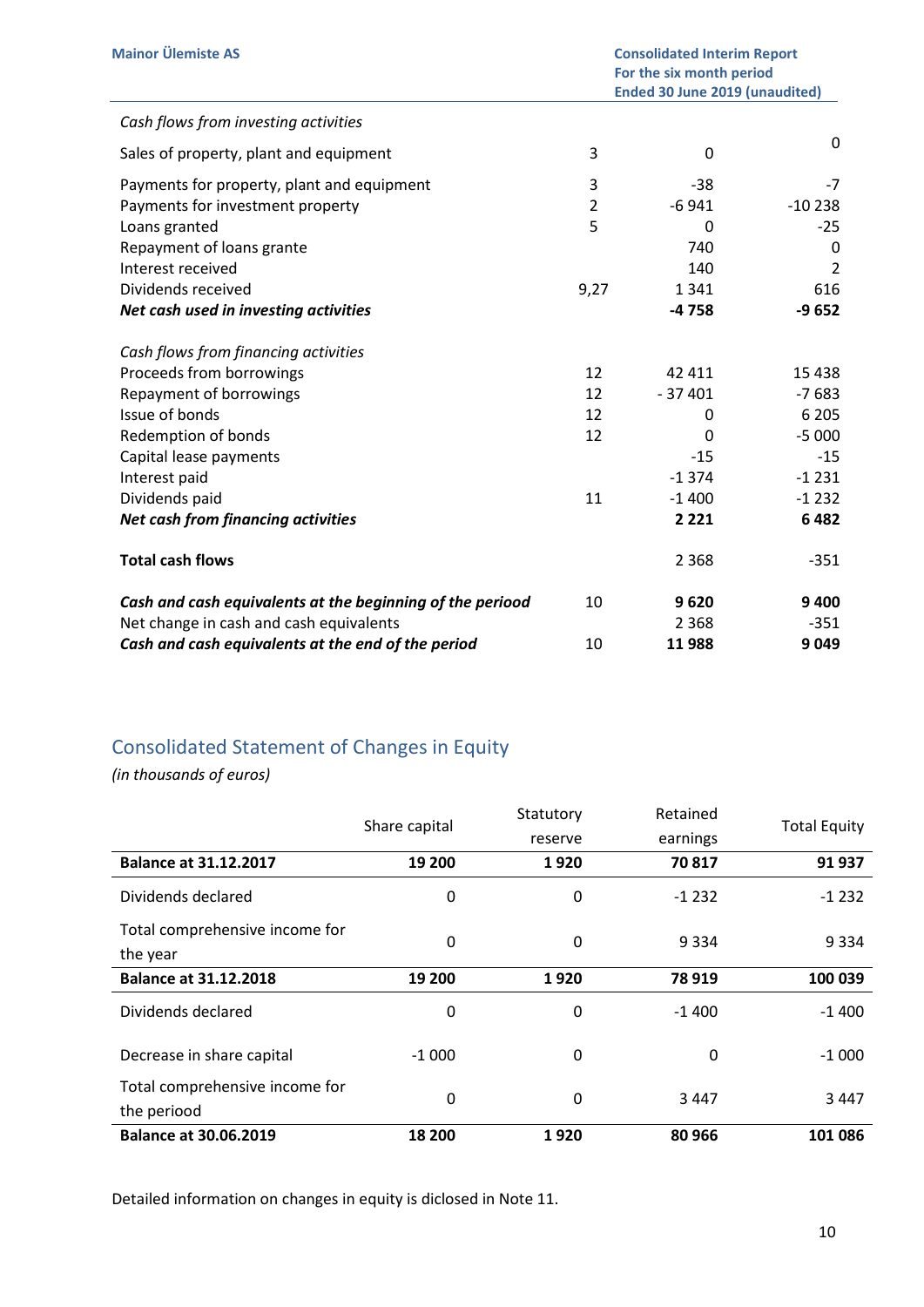# Notes to the consolidated financial statements

## Note 1. Reporting entity

Mainor Ülemiste AS (hereafter also as "the Group" or "the Entity") is an entity registered in the Republic of Estonia and its main activity is to develop Ülemiste City business area located next to Tallinn Airport at the territory of former Dvigatel factory. Mainor Ülemiste AS shareholders are Estonian registered entities Smart City Group with 83,84% of shares and Logit Eesti AS with 16,16% of shares.

## Note 2. Investment property

#### (in thousands of euros)

The Group presents investment property as office and production building which are either rented out or real estate with development potential but without defined exact future purpose. All the property investments are located in Tallinn in a business district Ülemiste City.

|                                     | <b>Note</b> | Investment property |
|-------------------------------------|-------------|---------------------|
| <b>Balance at 31.12.2017</b>        |             | 102 070             |
| Additions                           |             | 17783               |
| Gain (loss) on property revaluation | 20          | 2 7 7 7             |
| <b>Balance at 31.12.2018</b>        |             | 122 630             |
| Additions                           |             | 7001                |
| Gain (loss) on property revaluation | 20          | 0                   |
| <b>Balance at 30.06.2019</b>        |             | 129 631             |

## Note 3. Property, plant and equipment

|                                             | Machinery and<br>equipment | Equipment<br>and fixtures | Total  |
|---------------------------------------------|----------------------------|---------------------------|--------|
| 01.01.2018-31.12.2018                       |                            |                           |        |
| Carruing amount at 01.01.2018               | 32                         | 46                        | 78     |
| Acquisition and improvements                | 0                          | 66                        | 66     |
| Disposals                                   | 0                          | -5                        | $-5$   |
| Depreciation of sold and disposed<br>assets | 0                          | 5                         | 5      |
| Depreciation                                | $-7$                       | -45                       | $-52$  |
| Carrying amount at 31.12.2018               | 25                         | 75                        | 100    |
| incl. acquistion cost                       | 37                         | 203                       | 240    |
| incl. Accumulated depreciation              | $-12$                      | -128                      | $-140$ |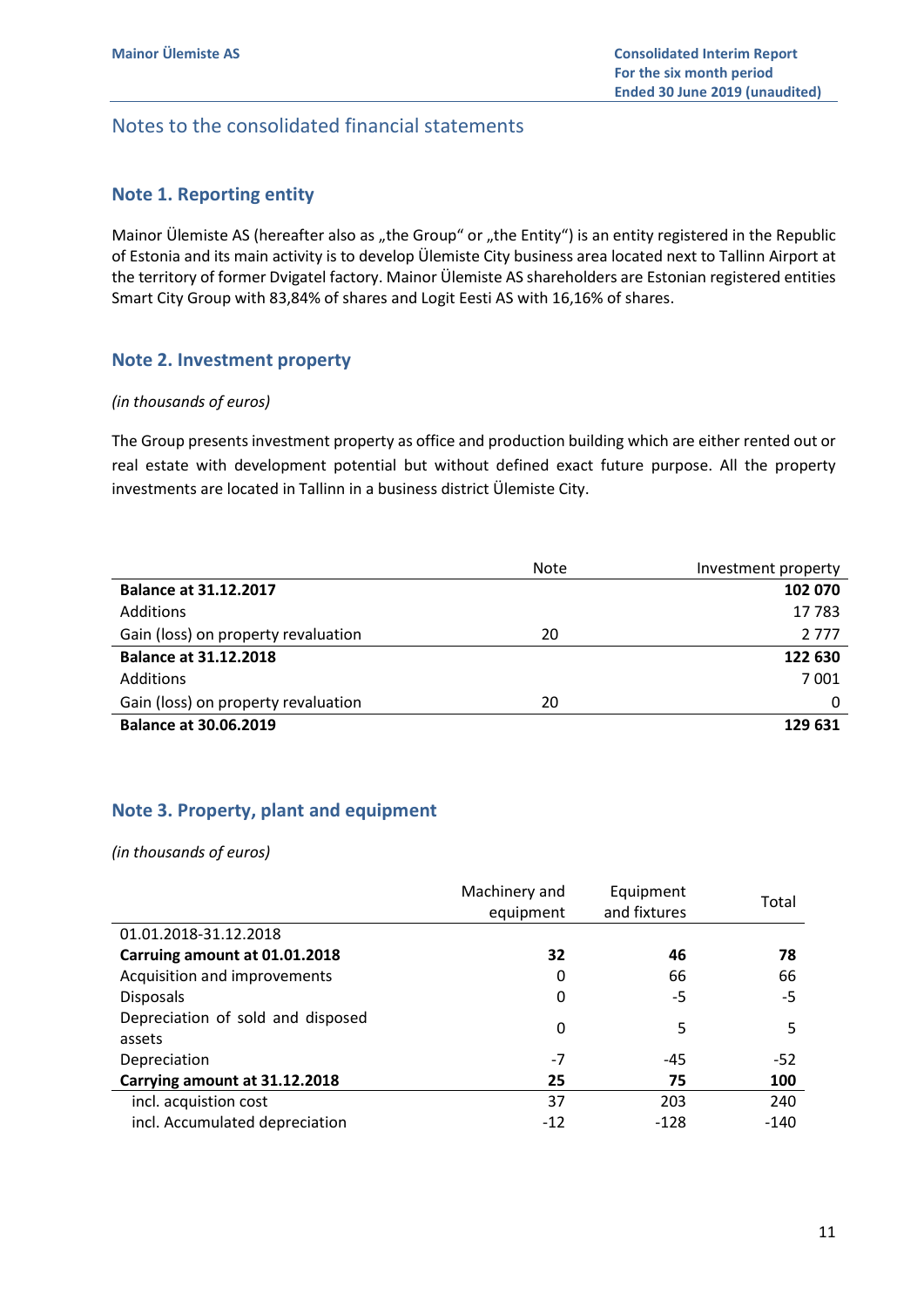|                                             | Machinery and<br>equipment | Equipment<br>and fixtures | Total  |
|---------------------------------------------|----------------------------|---------------------------|--------|
| 01.01.2019-30.06.2019                       |                            |                           |        |
| Carrying amount at 01.01.2019               | 25                         | 75                        | 100    |
| Acquisition and improvements                | 0                          | 38                        | 38     |
| <b>Disposals</b>                            | 0                          | 0                         | 0      |
| Depreciation of sold and disposed<br>assets | $\mathbf 0$                | 0                         | O      |
| Depreciation                                | -4                         | $-16$                     | $-20$  |
| Carrying amount at 30.06.2019               | 21                         | 97                        | 118    |
| incl. acquisition cost                      | 37                         | 220                       | 278    |
| Incl. accumulated depreciation              | $-12$                      | $-144$                    | $-160$ |

# Note 4. Intangible assets

|                                | Note | Computer<br>software | Other<br>intangible<br>assets | Total |
|--------------------------------|------|----------------------|-------------------------------|-------|
| 01.01.2018-31.12.2018          |      |                      |                               |       |
| <b>Balance at 01.01.2018</b>   |      | 5                    | 0                             | 5     |
| Purchase of intangible assets  |      | 49                   | 0                             | 49    |
| Amortization                   |      | $-1$                 | 0                             | $-1$  |
| <b>Balance at 31.12.2018</b>   |      | 53                   | 0                             | 53    |
| incl. acquisition cost         |      | 54                   | 0                             | 54    |
| incl. accumulated amortization |      | $-1$                 | 0                             | $-1$  |
| 01.01.2019-30.06.2019          |      |                      |                               |       |
| <b>Balance at 01.01.2019</b>   |      | 53                   | 0                             | 53    |
| Purchase of intangible assets  |      | Ω                    | 0                             | 0     |
| Amortization                   |      | -9                   | 0                             | -9    |
| <b>Balance at 30.06.2019</b>   |      | 44                   | 0                             | 44    |
| incl. Acquisition cost         |      | 54                   | 0                             | 54    |
| incl. accumulated amortization |      | -10                  | 0                             | -10   |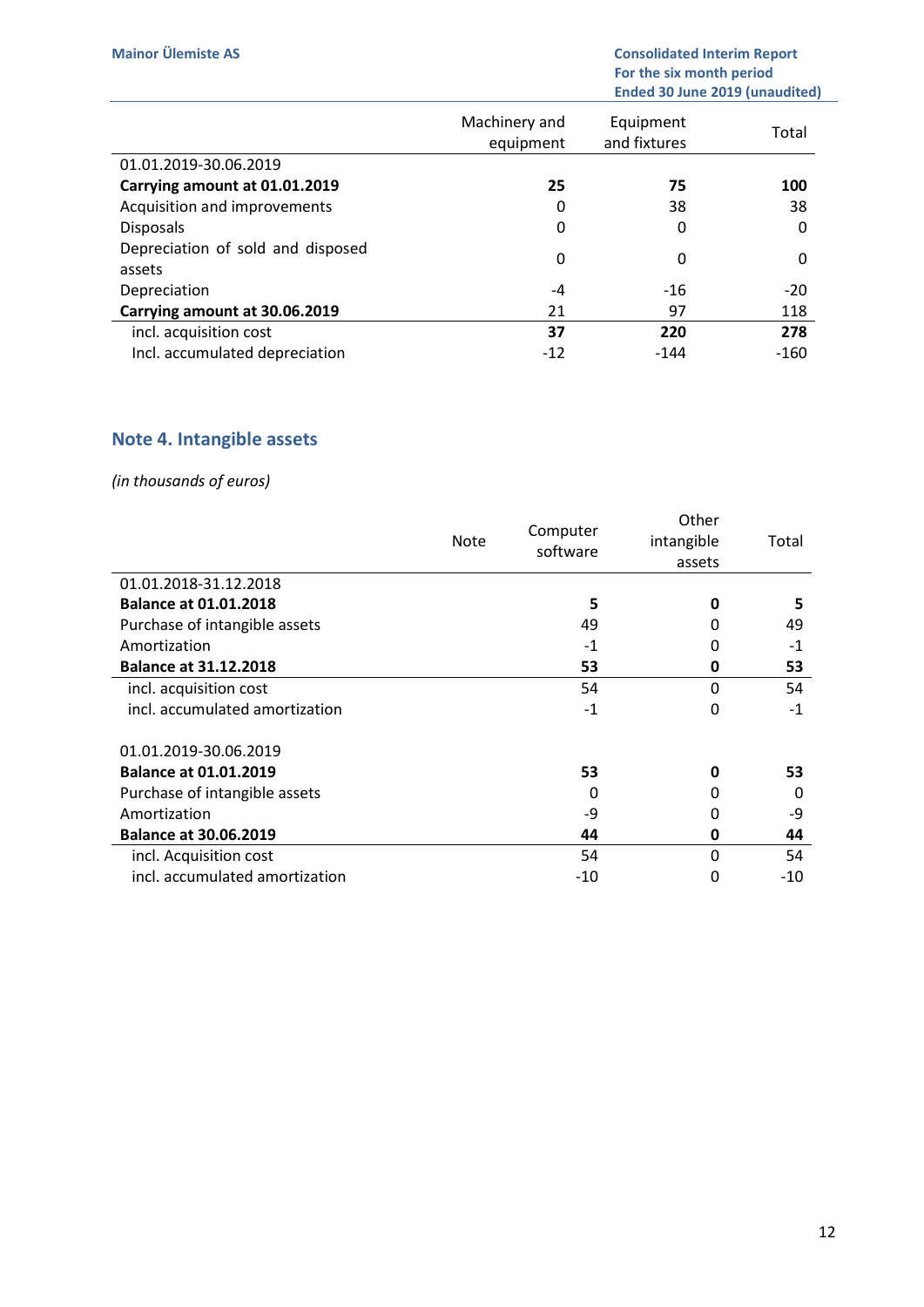# Note 5. Receivables and prepayment

(in thousands of euros)

|                                                    | Note           | 30.06.2019 | Due within 1 year |
|----------------------------------------------------|----------------|------------|-------------------|
| <b>Financial assets</b>                            |                |            |                   |
| Trade receivables                                  | 5,6            | 849        | 849               |
| Allowance for doubtful receivables                 | 5,6            | $-33$      | $-33$             |
| Receivable from other entities in Mainor AS group  | 27             | 8658       | 8658              |
| <b>Finantsvarad kokku</b>                          |                | 9474       | 9474              |
| <b>Non-financial assets</b>                        |                |            |                   |
| Prepaid taxes                                      | 7              | 677        | 677               |
| Other receivables and prepayments                  |                | 98         | 98                |
| <b>Total non-financial assets</b>                  |                | 775        | 775               |
| <b>Total receivables and prepayments</b>           |                | 10 249     | 10 249            |
|                                                    |                |            |                   |
|                                                    |                |            |                   |
|                                                    |                |            |                   |
| <b>Financial assets</b>                            | Note           | 31.12.2018 | Due within 1 year |
| Trade receivables                                  | 5,6            | 1623       | 1623              |
| Allowance for doubtful receivables                 | 5,6            | $-749$     | -749              |
| Receivables from other entities in Mainor AS group | 27             | 9 6 0 9    | 9609              |
| <b>Finantsvarad kokku</b>                          |                | 10483      | 10 4 83           |
|                                                    |                |            |                   |
| <b>Non-financial assets</b>                        |                |            |                   |
| Prepaid taxes                                      | $\overline{7}$ | 82         | 82                |
| Other receivables and prepayments                  |                | 32         | 32                |
| <b>Total non-financial assets</b>                  |                | 114        | 114               |

# Note 6. Trade receivables

|                                                      | <b>Note</b> | 30.06.2019 | 31.12.2018 |
|------------------------------------------------------|-------------|------------|------------|
| Trade receivables                                    | 9           | 849        | 1623       |
| Doubtful receivables                                 | 9           | $-33$      | -749       |
| <b>Total</b>                                         |             | 816        | 874        |
|                                                      |             |            |            |
| Doubtful receivables                                 |             |            |            |
| Doubtful receivables at the beginning of the periood |             | -749       | $-316$     |
| Receivables classified as doubtful                   |             | $-17$      | $-438$     |
| Doubtful receivables classified as uncollectible     |             | 733        |            |
| Doubtful receivables at the end of period            | 9           | $-33$      | -749       |
|                                                      |             |            |            |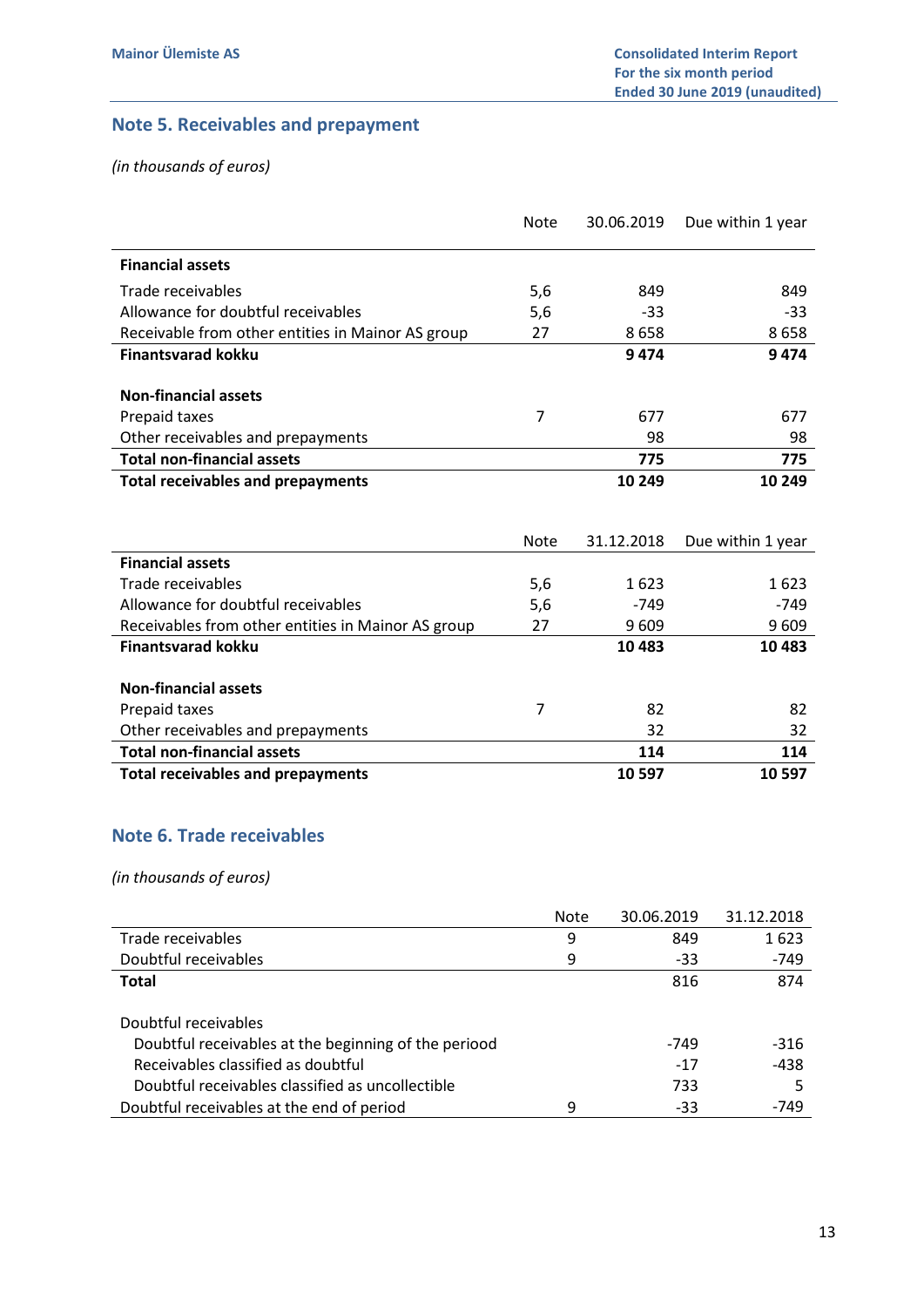# Note 7. Prepaid taxes and taxes payable

(in thousands of euros)

|                     |             | 30.06.2019 |         | 31.12.2018 |         |
|---------------------|-------------|------------|---------|------------|---------|
|                     | <b>Note</b> | Prepayment | Payable | Prepayment | Payable |
| Value added tax     |             | 677        | 180     | 82         |         |
| Personal income tax |             | 0          | 24      | 0          | 24      |
| Social tax          |             |            | 39      |            | 42      |
| Other taxes         |             |            | 56      |            |         |
| <b>Total</b>        | 7,13        | 677        | 299     | 82         |         |

## Note 8. Shares in subsidairies

#### (in thousands of euros)

Information about shares in subsidiaries is relevant only for Mainor Ülemiste AS stand-alone financial statements. In consolidated financial statements, subsidiaries are presented as consolidated line by line.

| Subsidiary<br>registry code | Company                     | Core business             | Ownership<br>interest (%)<br>30.06.2019 | Ownership<br>interest (%)<br>31.12.2018 |
|-----------------------------|-----------------------------|---------------------------|-----------------------------------------|-----------------------------------------|
| 12804904                    | Öpiku Majad OÜ              | Real estate<br>activities | 100 %                                   | 100 %                                   |
| 14578228                    | Ülemiste City Residences OÜ | Real estate<br>activities | 100 %                                   | 100%                                    |
| 12783421                    | Spacex Eesti OÜ             | Real estate<br>activities | 100 %                                   | 100 %                                   |

#### Shares in subsidiaries at cost valuel

| Company                     | 31.12.2018 | Acquisition | 30.06.2019 |
|-----------------------------|------------|-------------|------------|
| Öpiku Majad OÜ              | 10 250     |             | 10 250     |
| Ülemiste City Residences OU |            |             |            |
| <b>Total</b>                | 10 25 2    |             | 10 252     |

#### Shares in subsidiaries by equity method

| Company                     | 31.12.2018 | Acquisition | Profit by equity<br>method | 30.06.2019 |
|-----------------------------|------------|-------------|----------------------------|------------|
| Öpiku Majad OÜ              | 19438      | 0           | 1693                       | 21 1 31    |
| Ülemiste City Residences OÜ |            | 0           | 0                          |            |
| Spacex Eesti OÜ             | 0          | 0           | 0                          | O          |
| <b>Total</b>                | 19 440     | 0           | 0                          | 21 133     |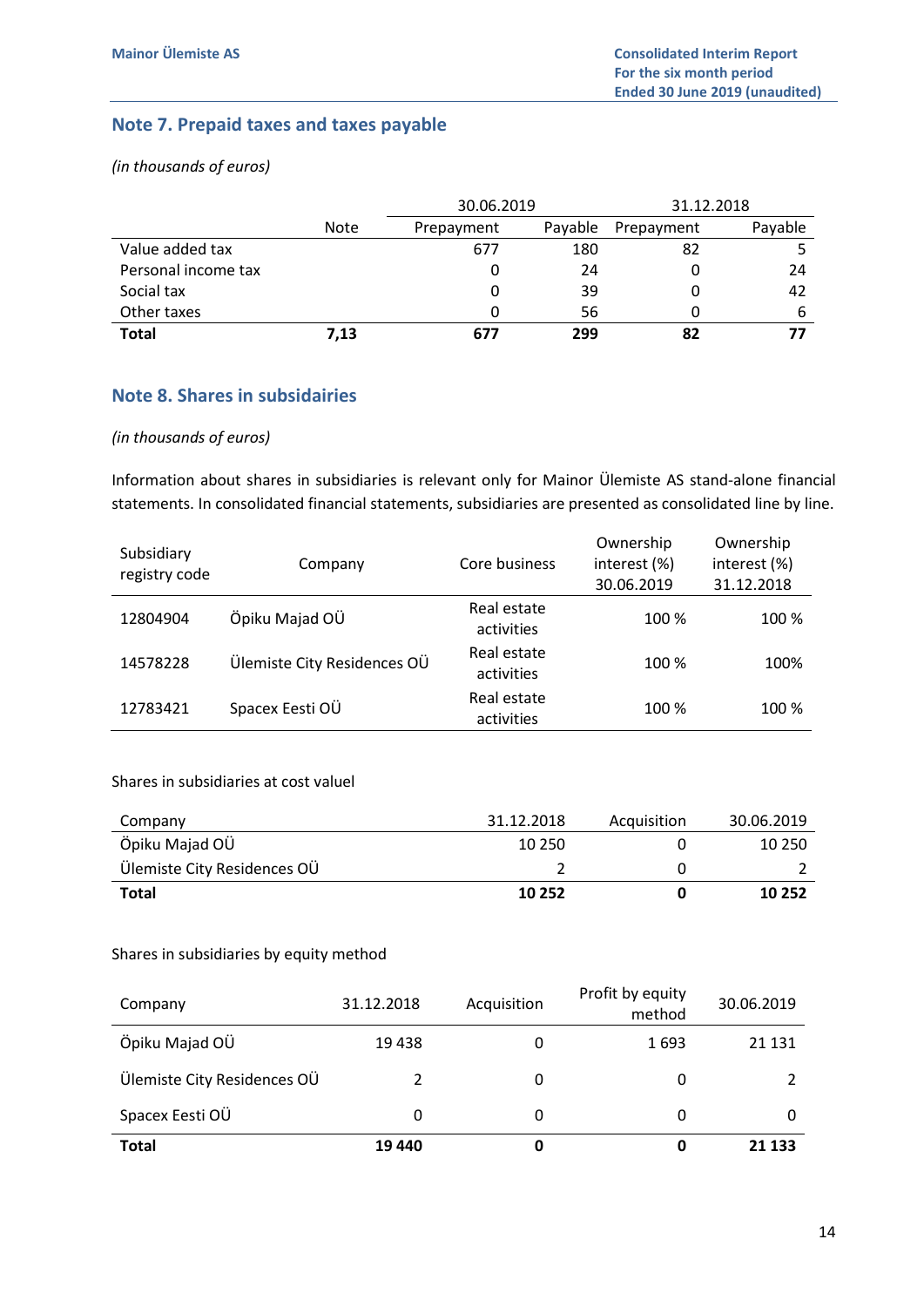According to the decision of the Management Board, Spacex Eesti OÜ will not be consolidated into the Group's report because the company will not have any economic activity since June 2018.

## Note 9. Shares in associate companies

#### (in thousands of euros)

Shares in associate companies, general information

| <b>Affiliates</b><br>registry code | Name of associate          | Primary activity          | Participation rate Participation rate<br>$(%)$ 30.06.2019 | $(\%)$ 31.12.2018 |
|------------------------------------|----------------------------|---------------------------|-----------------------------------------------------------|-------------------|
| 11978111                           | Technopolis<br>Ülemiste AS | Real Estate<br>activities | 49 %                                                      | 49 %              |

Shares in associate companies, detail information

| <b>Kokku</b>            | 37 748     | $-1341$          | 2013                                   | 38 4 20*   |
|-------------------------|------------|------------------|----------------------------------------|------------|
| Technopolis Ülemiste AS | 37 748     | $-1.341$         | 2013                                   | 38 4 20*   |
|                         |            |                  |                                        |            |
| Company                 | 31.12.2018 | <b>Dividends</b> | Profit (loss)<br>from equity<br>method | 30.06.2019 |

\*Without change of valuation investments properties

As of 31.12.2018 the capital of Technopolis Ülemiste AS is 78 408 thousand euros and Mainor Ülemiste AS holds 38 420 thousand euros. According to the Technopolis Ülemiste AS shareholders' agreement, Mainor Ülemiste AS has a right to a put option where the entity has a right to demand that Technopolis OY buys the shares held by Mainor Ülemiste AS within 6 months of the demand. As an annex to the shareholders' agreement it is stated that the sales price of the shares is the share of net asset value of the company but not less than the net asset value as of the end of last quarter.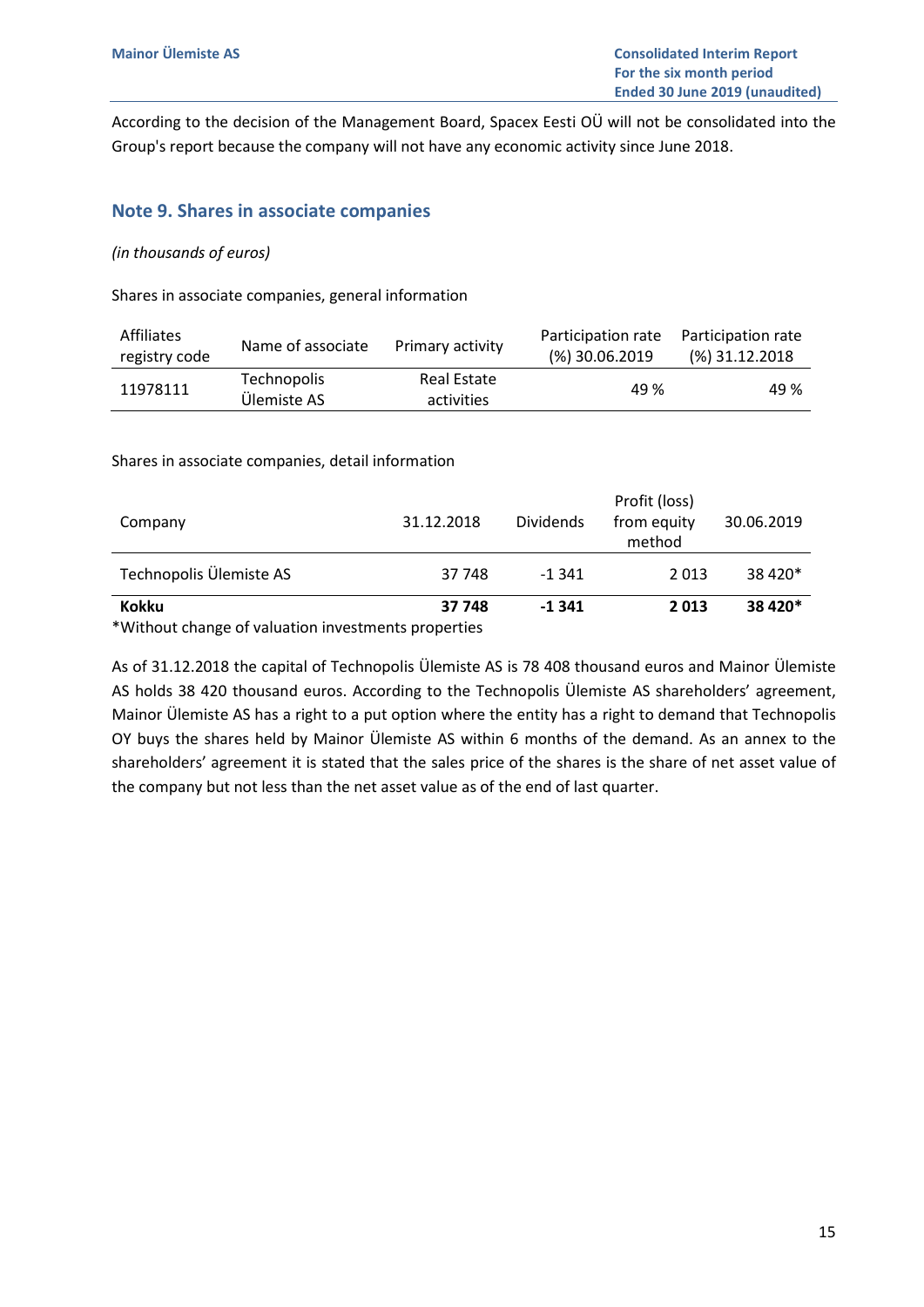# Note 10. Cash and cash equivalents

(in thousands of euros)

|                             | 30.06.2019 | 31.12.2018 |
|-----------------------------|------------|------------|
| Current accounts with banks | 11988      | 9 6 2 0    |
| Cash on händ                |            |            |
| <b>Total</b>                | 11988      | 9620       |

The bank account of Mainor Ülemiste AS at SEB Bank is included into the group account of AS Mainor, the parent company of Mainor Ülemiste AS.

## Note 11. Share capital

|                                                | 30.06.2018 | 31.12.2018 |
|------------------------------------------------|------------|------------|
| Number of shares                               | 30 333 333 | 32 000 000 |
| Nominal value of shares <i>(in euros)</i>      | 0.60       | 0.60       |
| Share capital ( <i>in thousands of euros</i> ) | 18 200     | 19 200     |

The share capital of Mainor Ülemiste AS consist of 30 333 333 ordinary shares with a face value of 0,60 euros, which is divided as follows:

- Smart City Group, which owns 25 430 311 shares
- LOGiT Eesti AS, which owns 4 903 022 shares

In 2019 the shareholders were paid dividends in the amount of 1 400 thousand euros (2018:l 1 232 thousand euros), which means that dividend per share was 4,4 eurocentsi (in 2018 it was 3,8 eurocents per share).

On December 7, 2018, the Extraordinary General Meeting of Shareholders held a decision to decrease the share capital by 5,2% or EUR 1 000 000,20 to increase the return on equity to EUR 18 199 999,80. As of 30.06.2019 the reduction of share capital is registered in the Commercial Register. The shareholders were paid in July 2019.

## Note 12. Borrowings

|                           | 30.06.2019 | Breakdown by residual maturity |                  |              |
|---------------------------|------------|--------------------------------|------------------|--------------|
|                           |            | Within 12                      | Within 1-5 years | Over 5 years |
|                           |            | months                         |                  |              |
| Bank loans                | 72722      | 2 3 7 6                        | 70 346           |              |
| <b>Bonds</b>              | 10 000     |                                | 10 000           | 0            |
| Finance lease liabilities | 85         | 31                             | 54               | 0            |
| <b>Total</b>              | 82 807     | 2407                           | 80 400           |              |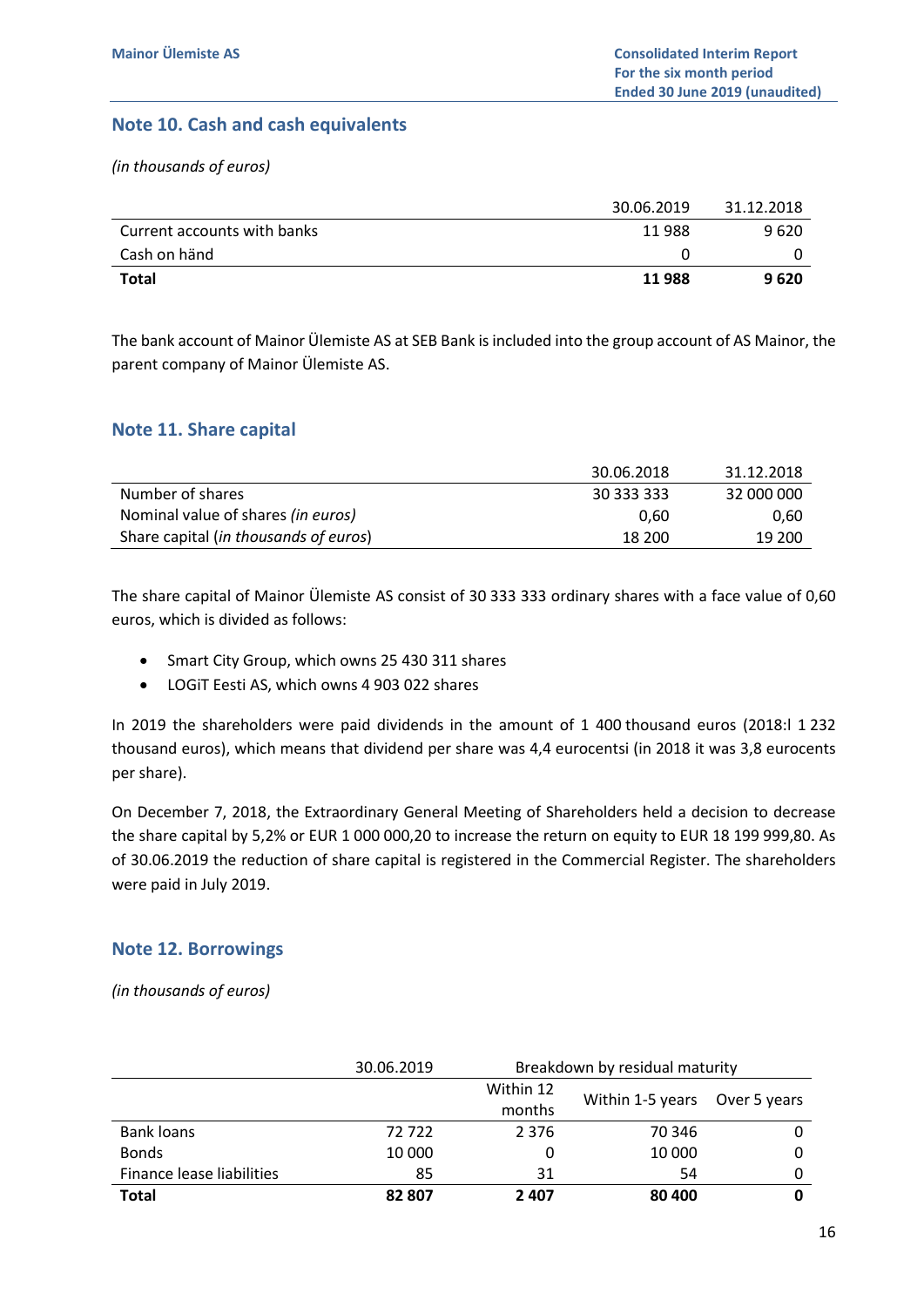|                             | 31.12.2018 | Breakdown by residual maturity |                  |              |
|-----------------------------|------------|--------------------------------|------------------|--------------|
|                             |            | Within 12                      |                  |              |
|                             |            | months                         | Within 1-5 years | Over 5 years |
| <b>Bank loans</b>           | 63 707     | 2 3 7 6                        | 61 3 31          |              |
| <b>Bonds</b>                | 10 000     | 0                              | 10 000           |              |
| Other long-term liabilities | 4 0 0 0    | 0                              | 4 0 0 0          |              |
| Finance lease liabilities   | 100        | 31                             | 69               |              |
| <b>Total</b>                | 77807      | 2407                           | 75 400           |              |

The followings claims are included in long-term borrowings at 30.06.2019:

- Luminor Bank ASile 6 125 thousand euros (2018: 8 281), of which the short-term part is 0 thousand euros (2018: 78 thousand euros);
- COOP Pank AS 4 463 tuhat eurot (2018: 2 746), of which the short-term part is 190 thousand euros (2018: 166);
- LHV Pank AS 14 187 thousand euros (2018: 14 251), of which the short-term part is 130 thousand euros;
- OP Bank Eestonian branch 9 377 thousand euros (2018: 8 208 ), of which the short-term part is 477 thousand euros (2018: 471);
- SEB Pank AS 38 570 thousand euros, of which the short-term part is 1 579 thousand euros.

Interest of the bank loans range is 1,85%-4,5%.

# Note 13. Payables and prepayments

|                                        |      |            | Breakdown by residual maturity |           |
|----------------------------------------|------|------------|--------------------------------|-----------|
|                                        | Note | 30.06.2019 | 12 months                      | 1-5 years |
| <b>Financial liabilities</b>           |      |            |                                |           |
| Trade payables                         |      | 3890       | 3890                           | 0         |
| Other payables                         |      | 1 000      | 1 000                          | 0         |
| incl. interest payable                 |      | 0          | 0                              | 0         |
| Liabilities to companies in Mainor AS  | 27   | 139        | 139                            | 0         |
| group                                  |      |            |                                |           |
| <b>Total financial liabilities</b>     |      | 5 0 2 9    | 5029                           | 0         |
|                                        |      |            |                                |           |
| <b>Non-financial liabilities</b>       |      |            |                                |           |
| Payables to employees                  |      | 108        | 108                            | 0         |
| Taxes payable                          | 7    | 299        | 299                            | 0         |
| Prepayments received                   |      | 625        | 123                            | 502       |
| Future expenses                        |      | 233        | 233                            | 0         |
| <b>Total non-financial liabilities</b> |      | 1 2 6 5    | 763                            | 502       |
| <b>Total payables and prepayments</b>  |      | 6 2 9 4    | 5792                           | 502       |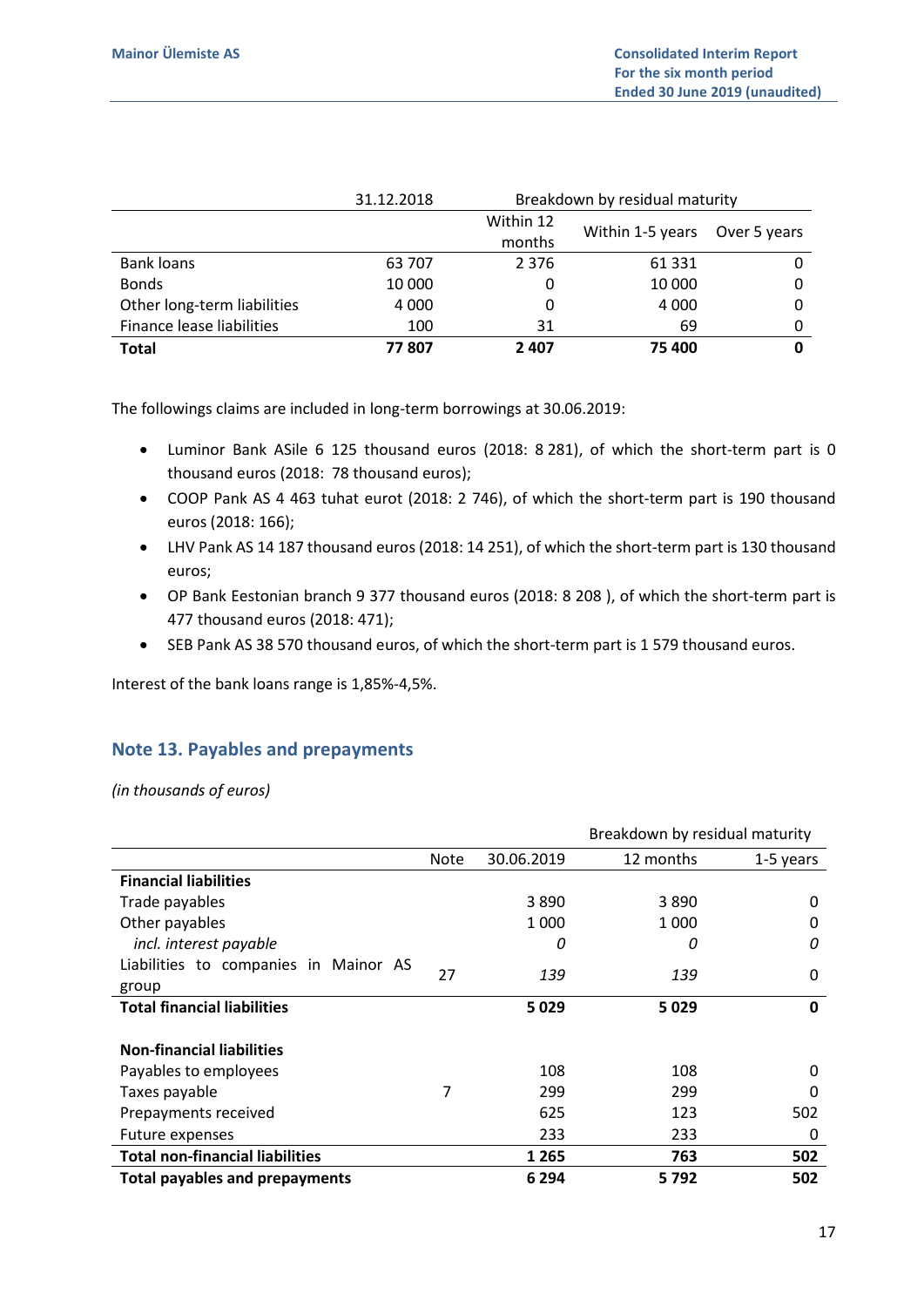|                                        |                |            | Breakdown by residual maturity |           |
|----------------------------------------|----------------|------------|--------------------------------|-----------|
|                                        | Note           | 31.12.2018 | 12 months                      | 1-5 years |
| <b>Financial liabilities</b>           |                |            |                                |           |
| Trade payables                         |                | 1 1 7 4    | 1 1 7 4                        | 0         |
| Other payables                         |                | 179        | 179                            | 0         |
| incl. interest payable                 |                | 179        | 179                            | 0         |
| Liabilities to companies in Mainor AS  |                | 157        | 157                            | 0         |
| group                                  |                |            |                                |           |
| <b>Total financial liabilities</b>     |                | 1510       | 1510                           | 0         |
|                                        |                |            |                                |           |
| <b>Non-financial liabilities</b>       |                |            |                                |           |
| Payables to employees                  |                | 216        | 216                            | 0         |
| Taxes payable                          | $\overline{7}$ | 77         | 77                             | 0         |
| Prepayments received                   |                | 619        | 133                            | 486       |
| Future expenses                        |                | 91         | 91                             | 0         |
| <b>Total non-financial liabilities</b> |                | 1 003      | 517                            | 486       |
| Total payables and prepayments         |                | 2513       | 2027                           | 486       |

#### Note 14. Provisions

#### (in thousands of euros)

|                                          | 31.12.2018 | Formation/<br>Adjustment | 30.06.2019 |
|------------------------------------------|------------|--------------------------|------------|
| Compensation for loss of ability to work | 263        |                          | 263        |
| incl. short-term                         | 50         |                          | 50         |
| Incl. long-term                          | 213        |                          | 213        |

Provisions have been recognised for former employees of AS Dvigatel for incapacitation benefits and personal pension payment obligations. The balance as of 30.06.2019 includes a short-term portion in the amount of 50 thousand euros and a long-term portion in the amount of 213 thousand euros.

## Note 15. Sales revenue

|                                            | <b>Note</b> | 01.01.2019- | 01.01.2018- |
|--------------------------------------------|-------------|-------------|-------------|
|                                            |             | 30.06.2019  | 31.12.2018  |
| Revenue from contracts with customer       |             |             |             |
| Other revenue                              |             | 209         | 377         |
| Revenue from administrative services       |             | 1 1 8 8     | 2087        |
| Total revenue from contracts with customer |             | 1 3 9 7     | 2464        |
| Revenue from other sources                 |             |             |             |
| Rental income from operating leases        |             | 3812        | 6334        |
| Revenue from parking service in garage     |             | 112         | 63          |
| Total revenue from other sources           |             | 3924        | 6334        |
| <b>Total revenue</b>                       |             | 5 3 2 1     | 8798        |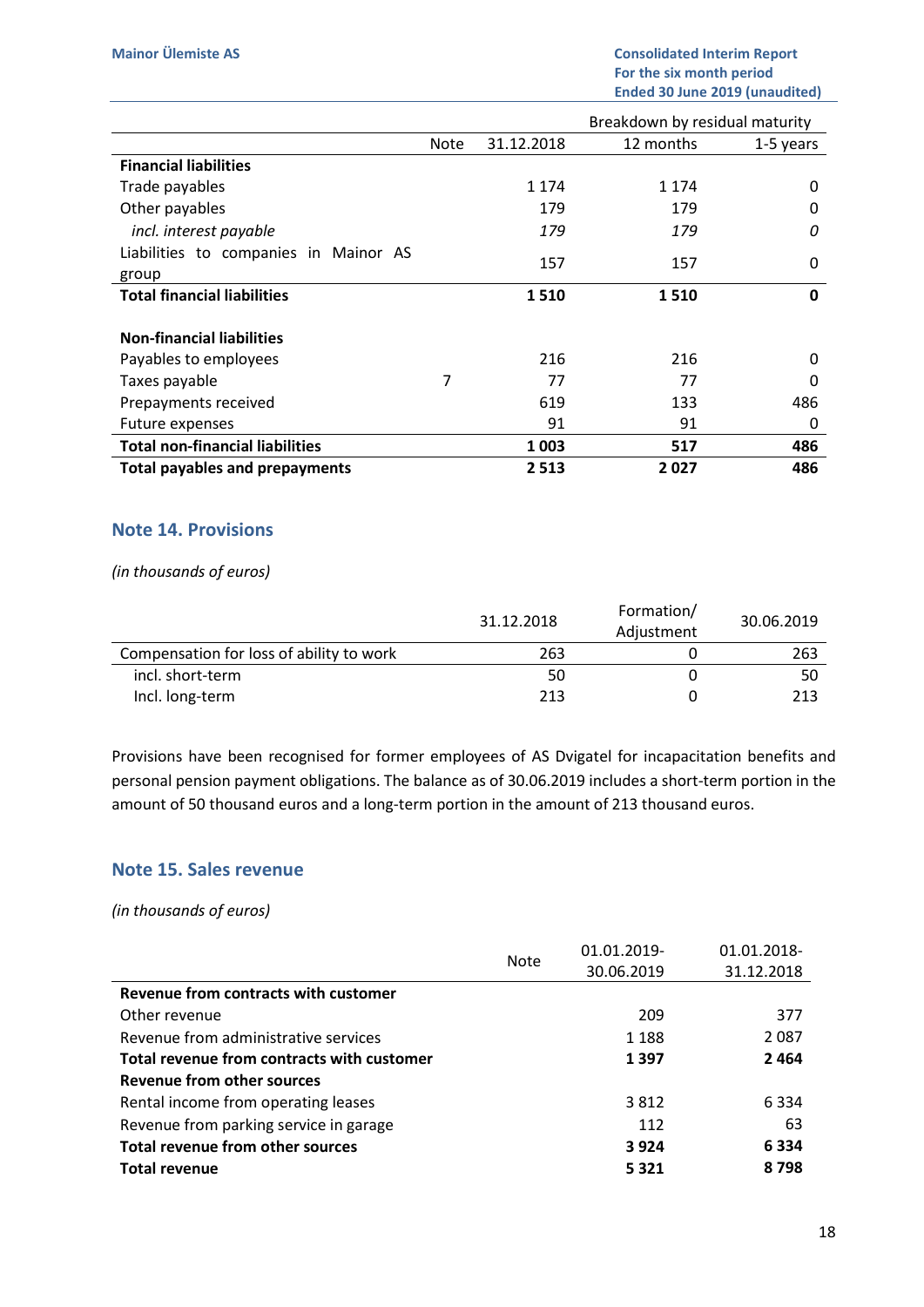| (in thousands of euros)                    | <b>Note</b> | 01.01.2019- | 01.01.2018- |
|--------------------------------------------|-------------|-------------|-------------|
|                                            |             | 30.06.2019  | 31.12.2018  |
| Revenue from contracts with customer       |             |             |             |
| Fixed incidental costs                     |             | 68          | 117         |
| Incidental costs                           |             | 1 1 2 0     | 1970        |
| Conference room service                    |             | 51          | 72          |
| Parking in the outdoor                     |             | 37          | 67          |
| Advertising                                |             | 17          | 18          |
| Other one-off services                     |             | 104         | 156         |
| Total revenue from contracts with customer |             | 1 3 9 7     | 2464        |
| Revenue from other sources                 |             |             |             |
| Shared office rent                         |             | 113         | 138         |
| Office rent                                |             | 2 4 0 0     | 3530        |
| Industrial rent                            |             | 950         | 2 0 0 8     |
| Other rent                                 |             | 349         | 658         |
| Parking in the garage                      |             | 112         | 63          |
| <b>Total revenue from other sources</b>    |             | 3924        | 6334        |
| <b>Total revenue</b>                       |             | 5 3 2 1     | 8798        |

# Note 16. Other operating income

## (in thousands of euros)

|                                          | <b>Note</b> | 01.01.2019- | 01.01.2018- |
|------------------------------------------|-------------|-------------|-------------|
|                                          |             | 30.06.2019  | 31.12.2018  |
| Gain/loss from change in fair value from |             |             | 2 7 7 7     |
| investments in properties                |             |             |             |
| Other income                             |             |             | 34          |
| <b>Total</b>                             |             |             | 2811        |

## Note 17. Cost of Sales

|                           | 01.01.2019- | 01.01.2018- |
|---------------------------|-------------|-------------|
|                           | 30.06.2019  | 31.12.2018  |
| Electricity               | $-613$      | $-1193$     |
| <b>Heating</b>            | $-177$      | $-289$      |
| Water- and sewage expense | $-102$      | $-197$      |
| Security costs            | $-41$       | $-72$       |
| State and local taxes     | $-42$       | $-73$       |
| Property maintenance      | $-522$      | $-553$      |
| Other                     | $-110$      | $-365$      |
| <b>Total</b>              | $-1607$     | $-2742$     |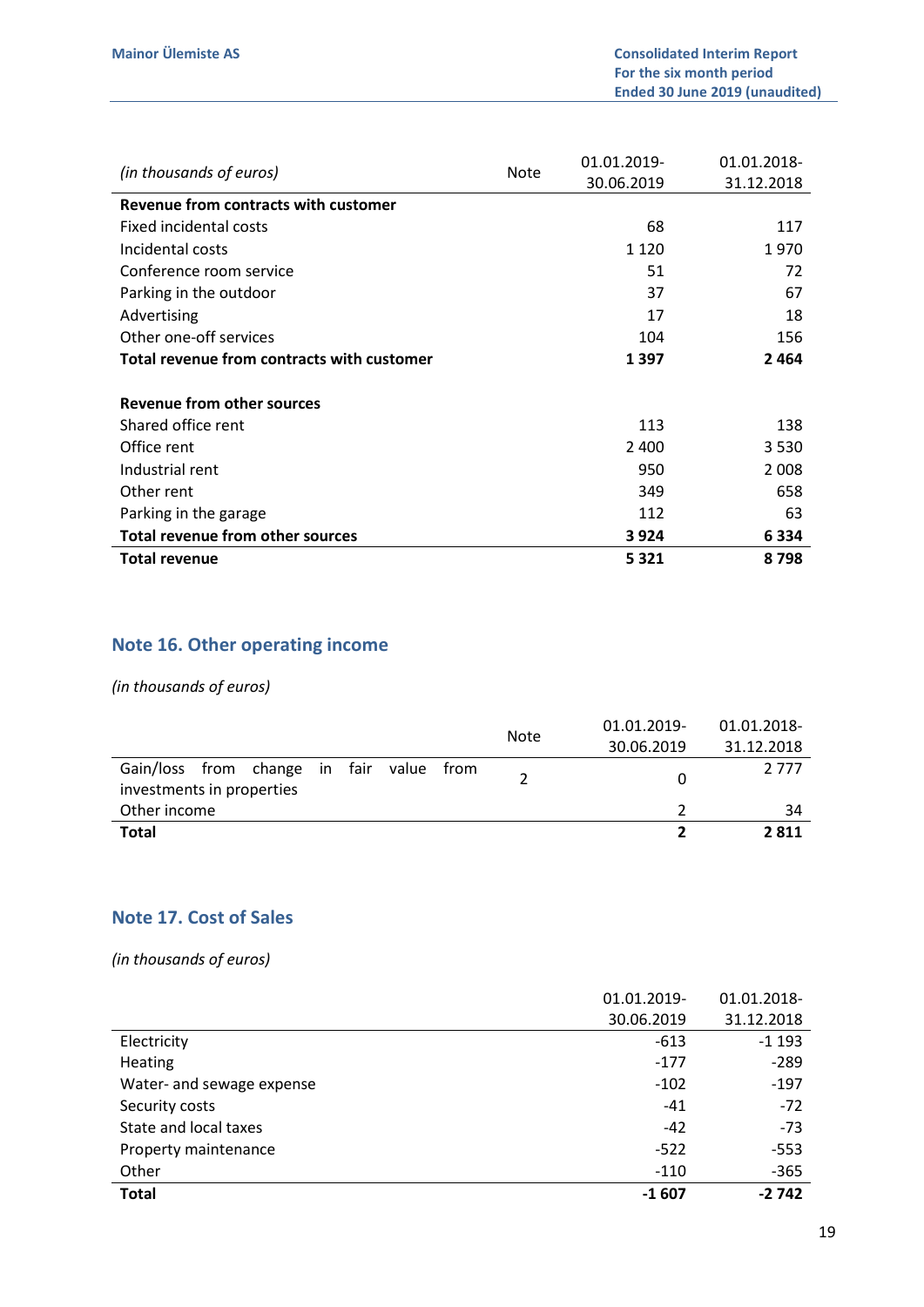# Note 18. Marketing expense

(in thousands of euros)

|                    |             | 01.01.2019- | 01.01.2018- |
|--------------------|-------------|-------------|-------------|
|                    | <b>Note</b> | 30.06.2019  | 31.12.2018  |
| Personnel expenses |             | $-17$       | -56         |
| Advertisement, PR  |             | -64         | -129        |
| <b>Total</b>       |             | -81         | $-185$      |

# Note 19. Administration expenses

(in thousands of euros)

|                                         | <b>Note</b> | 01.01.2019- | 01.01.2018- |
|-----------------------------------------|-------------|-------------|-------------|
|                                         |             | 30.06.2019  | 31.12.2018  |
| Various office expenses                 |             | $-12$       | $-25$       |
| Investigatory and development expenses  |             | $-12$       | $-10$       |
| <b>Business trip expenses</b>           |             | $-17$       | $-13$       |
| Training expenses                       |             | -13         | $-27$       |
| Expenses from doubtful claims           |             | -18         | $-420$      |
| Personnel expenses                      |             | $-485$      | $-799$      |
| Amortization and depreciation           | 3,4         | $-29$       | -45         |
| Legal expenses                          |             | $-53$       | -65         |
| Insurance expenses                      |             | $-26$       | $-37$       |
| Management expenses                     |             | $-180$      | $-300$      |
| <b>Consultation expenses</b>            |             | -61         | -63         |
| Bank fees expense                       |             | $-35$       | -65         |
| IT expenses                             |             | $-12$       | -36         |
| Compensation expense for incapacitation |             | $-19$       | -53         |
| Other                                   |             | $-132$      | -299        |
| Total                                   |             | $-1104$     | $-2257$     |

# Note 20. Salary expenses

|                                       | 01.01.2019- | 01.01.2018- |
|---------------------------------------|-------------|-------------|
|                                       | 30.06.2019  | 31.12.2018  |
| Salary expense                        | $-354$      | $-624$      |
| Social- and unemployment tax expense  | $-139$      | $-209$      |
| Pension expense                       | $-7$        | $-14$       |
| Social tax on pensions                | $-2$        | $-5$        |
| Vacation reserve                      | 0           | -3          |
| <b>Total</b>                          | $-502$      | $-855$      |
| Average number of full-time employees | 18          | 19          |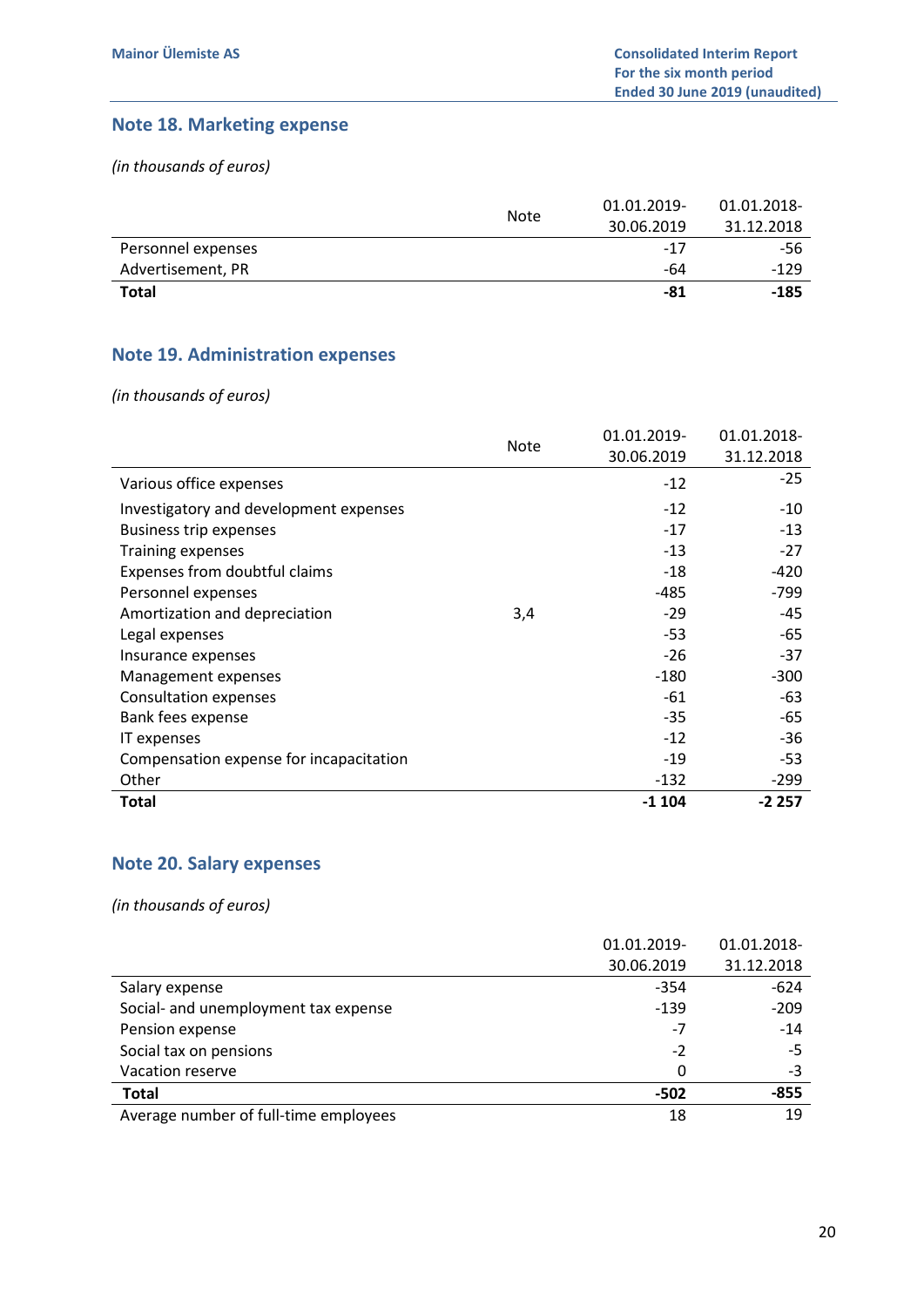## Note 21. Other operating expenses

(in thousands of euros)

|                                  | 01.01.2019- | 01.01.2018- |
|----------------------------------|-------------|-------------|
|                                  | 30.06.2019  | 31.12.2018  |
| Loss on disposal of fixed assets |             |             |
| Other operating expenses         | $-7$        | $-15$       |
| Total                            | -7          | $-15$       |

## Note 22. Interest income

(in thousands of euros)

|                                                | 01.01.2019- | 01.01.2018- |
|------------------------------------------------|-------------|-------------|
|                                                | 30.06.2019  | 31.12.2018  |
| Interest income from Mainor AS group companies | 25          | 394         |
| Interest income from other receivables         |             |             |
| Interest income from bonds                     |             | 26          |
| Total                                          | 30          | 422         |

# Note 23. Interest expenses

(in thousands of euros)

|                                          | 01.01.2019- | 01.01.2018- |
|------------------------------------------|-------------|-------------|
|                                          | 30.06.2019  | 31.12.2018  |
| Interest expenses from loans             | -884        | $-1830$     |
| Interest expense from financial lease    | -1          | -3          |
| Interest rate fixation fee               | $-20$       | -69         |
| Interest expenses from other liabilities | 0           | $-2$        |
| Interest expense from Bonds              | $-145$      | $-570$      |
| Interest expenses from derivatives       | 0           | $-126$      |
| <b>Total</b>                             | $-1050$     | $-2600$     |

# Note 24. Other financial income and expense

|                                                       | <b>Note</b> | 01.01.2019- | 01.01.2018- |
|-------------------------------------------------------|-------------|-------------|-------------|
|                                                       |             | 30.06.2019  | 31.12.2018  |
| Other interest expenses from Mainor group liabilities |             | $-43$       | $-157$      |
| Other financial income                                |             | O           |             |
| Other finance expense                                 |             | 0           | $-158$      |
| Risk fee                                              |             | $-12$       | $-46$       |
| <b>Total</b>                                          |             | -55         | $-361$      |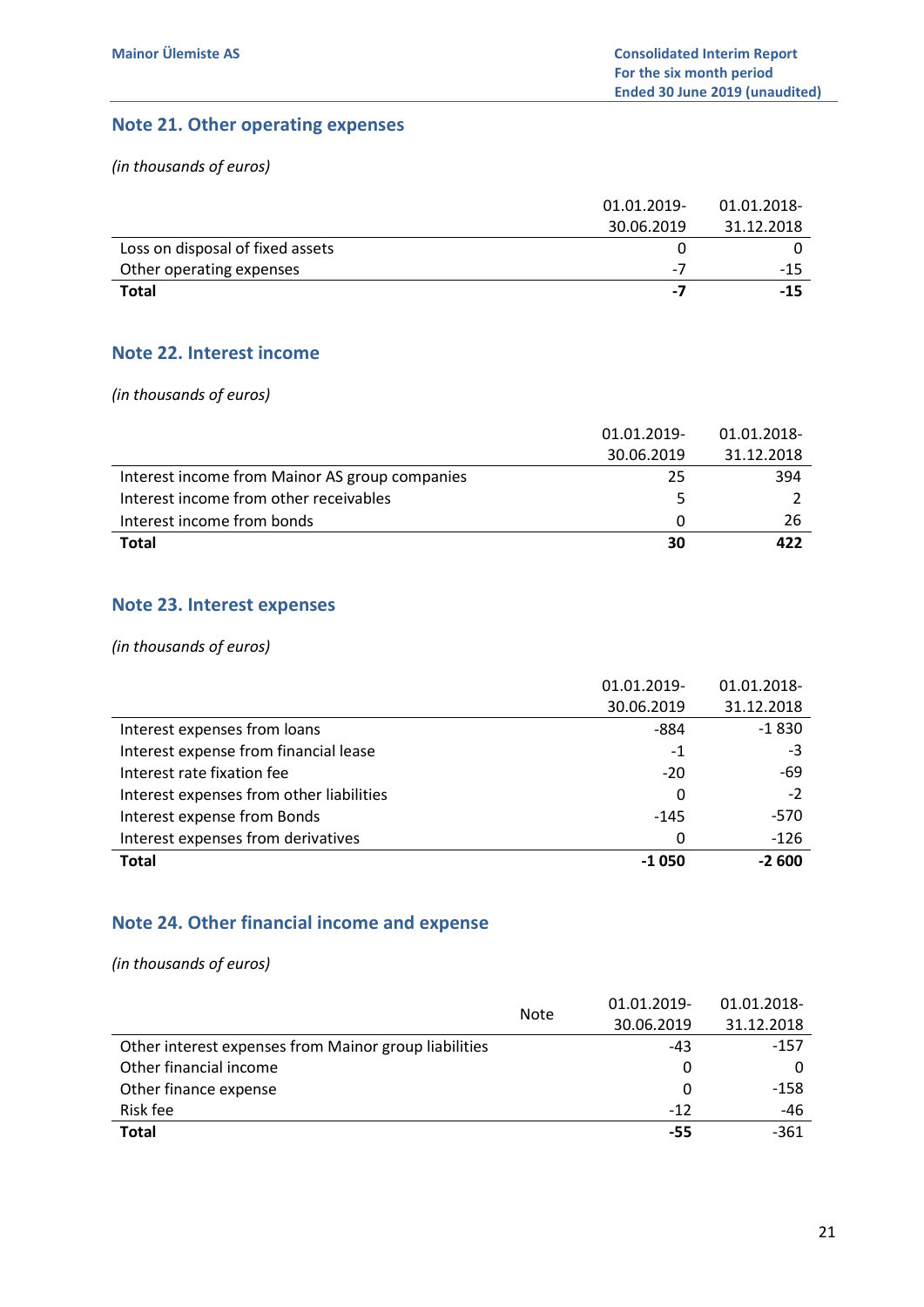# Note 25. Operating lease

(in thousands of euros)

#### Entity as a lessee

Mainor Ülemiste AS had leased office furniture for clients under operating lease.

|                                                                | 30.06.2019 | 2018 |
|----------------------------------------------------------------|------------|------|
| Rental expenses for the reporting period                       | -2         |      |
| Succeeding periods operating lease cost from active contracts: |            |      |
| Short-term portion of payment up to 12 months                  |            |      |
| Long-term portion of payment up to 2-5 years                   |            |      |

Entity as a lessor

The entity has leased office and production premises.

|                                                                                                                                                   | <b>Note</b> | 30.06.2019 | 2018    |
|---------------------------------------------------------------------------------------------------------------------------------------------------|-------------|------------|---------|
| Income from operating lease                                                                                                                       | 15          | 3 9 2 4    | 6 3 3 4 |
| Succeeding periods operating lease profit from active contracts:                                                                                  |             |            |         |
| Within 12 months                                                                                                                                  |             | 7 107      | 7332    |
| 1 to 5 years                                                                                                                                      |             | 20 189     | 21974   |
| Over 5 years                                                                                                                                      |             | 2454       | 3 3 8 2 |
| Carrying amount of assets leased<br>and a state of the state of the state of the state of the state of the state of the state of the state of the | 6           | 129 631    | 122 630 |

Mainor Ülemiste AS has leased office and production premises.

Lease contracts concluding by the entity are typically 1-5 years in duration. In some exceptional cases, when it comes to large-scale contracts, the lease period is 10-15 years.

# Note 26. Income tax

| (in thousands of euros)                                 | 30.06.2019 | 2018    |
|---------------------------------------------------------|------------|---------|
| Retained earnings                                       | 77 519     | 78 919  |
| Profit of the year                                      | 3448       | 9 3 3 4 |
| <b>Profit before tax</b>                                | 80 967     | 88 253  |
|                                                         |            |         |
| Estimated income tax calculated at 14% tax rate         | 0          | 0       |
| Estimated income tax calculated at 20% tax rate         | 16 193     | 17 651  |
| <b>Calculated income tax</b>                            | 16 193     | 17651   |
| Dividends declared and paid during the reporting period | 1400       | 1 2 3 2 |
| Further paid tax-exempt dividends                       | 1 3 4 2    | 1 2 3 2 |
| Taxable dividends                                       | 58         | 0       |
| Estimated income tax calculated 20% tax rate            | 15         | 0       |
| Income tax expense for the period                       | 15         | 0       |
| Effective income tax rate                               | 0,4%       | 0%      |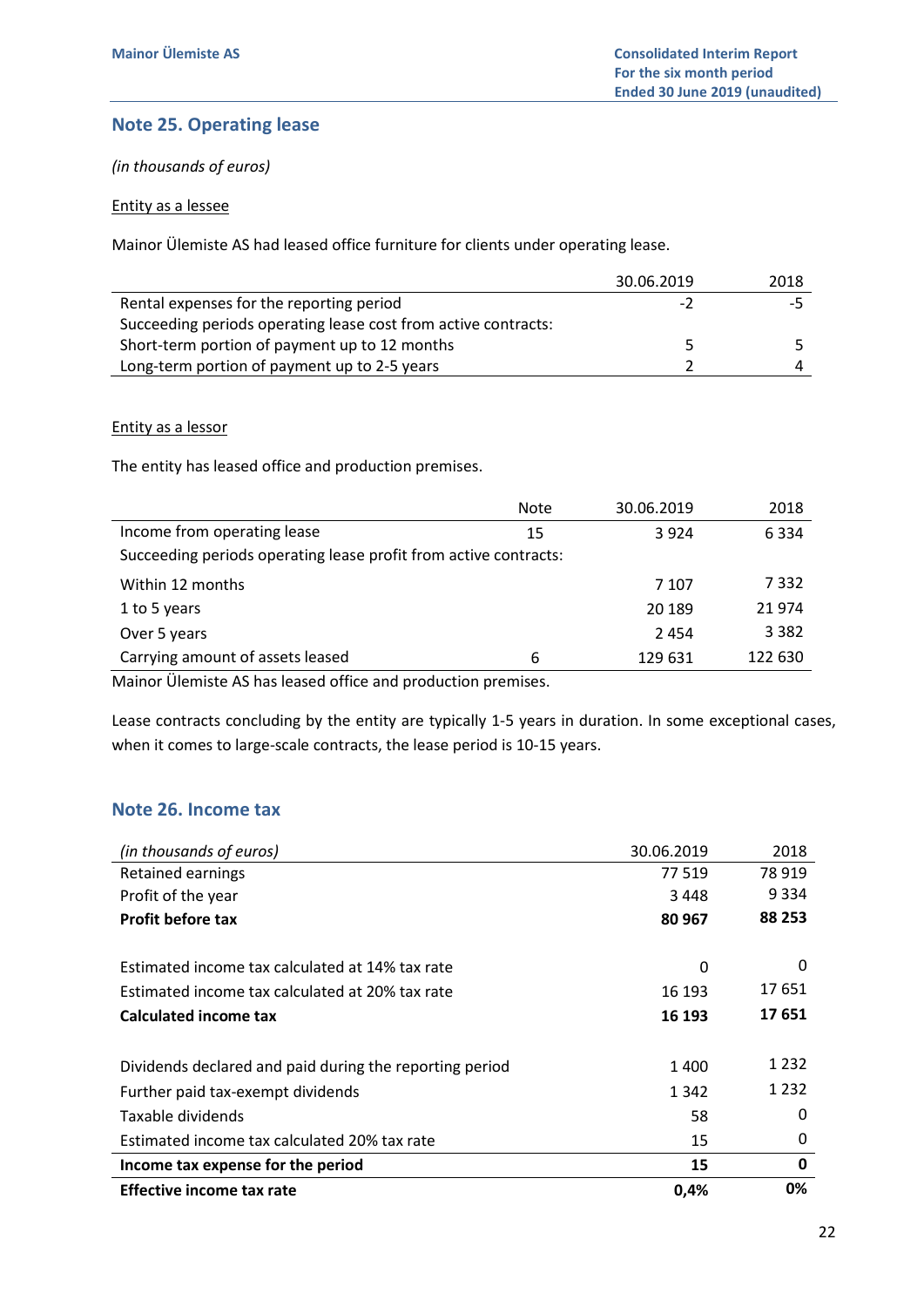The company's retained earnings as of 30.06.2019 amounted to 80 966 thousand euros (31.12.2018: 88 253 thousand euros). As of the 1 January 2019 according to the income tax law (TuMS)  $\S 4$ lg 5 ja § 50<sup>1</sup> lower tax rate 14% (14/86) applies to dividends paid on a regular basis. Thus, a resident company can be subject to a lower tax rate of 14/86 and a standard rate of 20/80 for the taxation of dividends. A resident company can apply a lower tax rate of 14/86 in 2019 to one third of the profit distributed in 2018 from which a resident company has paid income tax. When dividends are paid to owners, the income tax expense is partly due to 14/86 and partly 20/80 of the amount paid out as net dividend. The maximum income tax liability that would arise if all of the undistributed profits were distributed would be 16 193 thousand euros (31.12.2018: 17 651 thousand euros), therefore the net dividend that could be paid out is 64 774 tuhat eurot (31.12.2018: 70 602 thousand euros). Mainor Ülemiste AS accounted for an additional income tax of 15 thousand euros on dividends paid in the first half of 2019.

## Note 27. Related party transactions

#### (in thousands of euros)

Mainor Ülemiste AS related parties are:

- The ultimate parent of the group Mainor AS through the parent company Smart City Group AS
- Owners of the entity: Smart City Group AS (83.84%), Logit Eesti AS (16.16%)
- Companies related to management and supervisory board

|                                                                 | Receivables | Liabilities   | Receivables | Liabilities |
|-----------------------------------------------------------------|-------------|---------------|-------------|-------------|
| Balances with related parties                                   | 30.06.2019  | 30.06.2019    | 31.12.2018  | 31.12.2018  |
| Parent company                                                  | 8377        | 0             | 9 1 1 7     | 0           |
| in<br>Mainor<br>Other<br>companies<br>AS<br>consolidation group | 282         | 139           | 492         | 157         |
| Affiliated companies                                            | 10          | 51            | 34          | 21          |
| Members of the management board and                             |             |               | 15          |             |
| family<br>their<br>members<br>council,<br>and                   | 42          | $\mathcal{P}$ |             |             |
| significant shareholders                                        |             |               |             |             |

| Transactions with related parties in period   |     |                     | Granted | Loan       |
|-----------------------------------------------|-----|---------------------|---------|------------|
| 01.01-30.06.2019                              |     | Salesd<br>Purchases | loans   | repayments |
| Affiliated companies                          | 197 | 40                  | 0       |            |
| Other companies in Mainor AS consolidation    | 305 | 397                 | 0       |            |
| group                                         |     |                     |         |            |
| Members of the management board and           |     |                     |         |            |
| council, their family members and significant | 32  | 109                 |         |            |
| shareholders                                  |     |                     |         |            |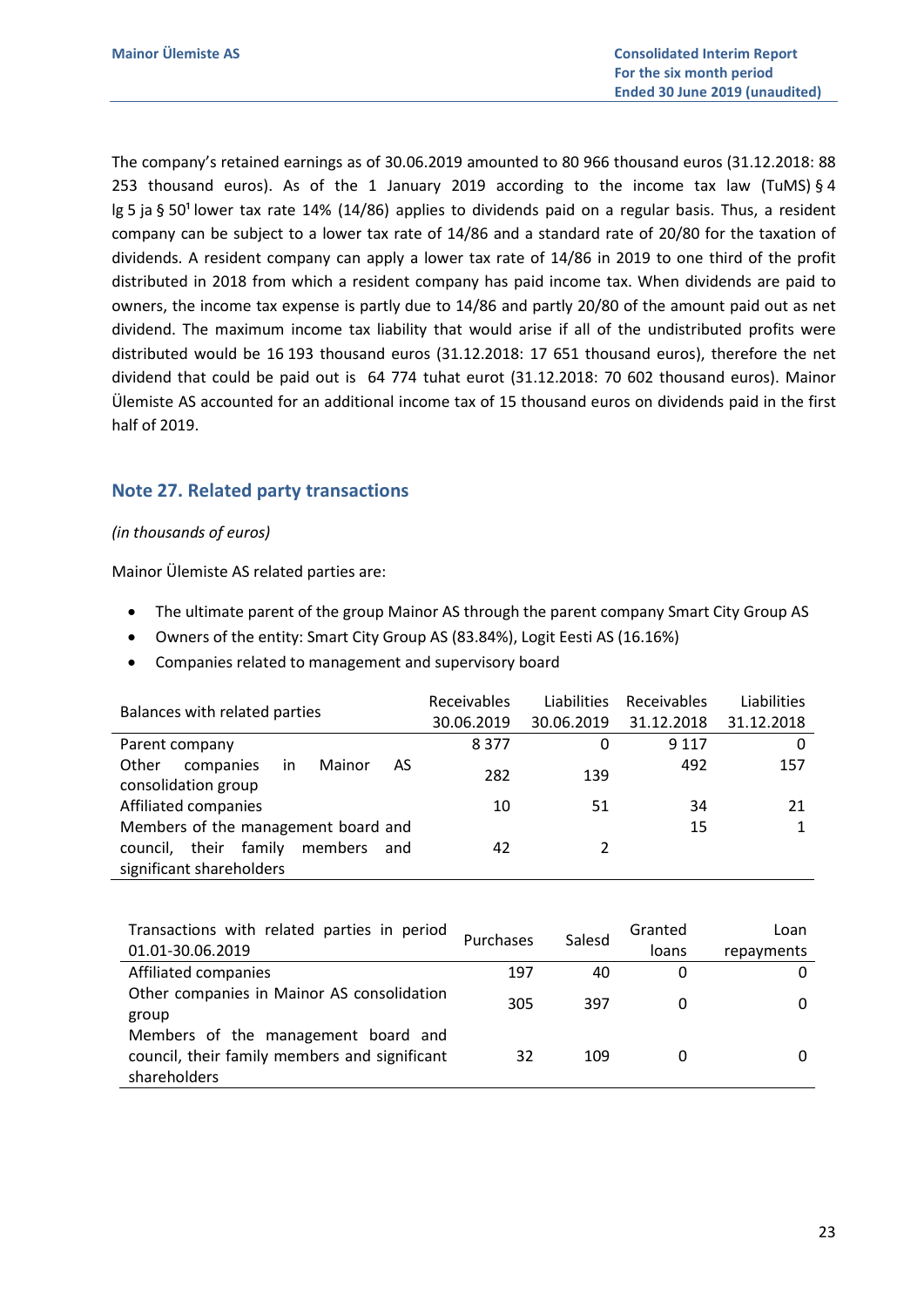| Transactions with related parties in 2018     | Purchases | <b>Sales</b> | Granted<br>loans | Loan<br>repayments |
|-----------------------------------------------|-----------|--------------|------------------|--------------------|
| Affiliated companies                          | 142       | 120          | 0                |                    |
| Other companies in Mainor AS consolidation    | 1763      | 620          | 0                |                    |
| group                                         |           |              |                  |                    |
| Members of the management board and           | 35        | 145          | O                |                    |
| council, their family members and significant |           |              |                  |                    |
| shareholders                                  |           |              |                  |                    |

Companies, who belongs to Mainor AS consolidation group, and with whom has made transactions in 2019, are follows: Eesti Ettevõtluskõrgkool Mainor AS, Dvigatel-Energeetika AS, Doranova Baltic OÜ, Mairenestal OÜ, Tallinn International Shcool OÜ ja Mainor AS.

Companies related to Supervisory Council and the Management Board, their intermediate families and the companies in which they hold control or have significant influence, and with whom has made transaction in 2019, are follows: Nets OÜ, Ülemiste Center OÜ, RVVE Grupp OÜ, Disain Pluss OÜ, RS Büroo OÜ, Flennert OÜ, Lasteharidus OÜ ja Tallinn International School OÜ.

Mainor AS is the company controlling the parent Smart City Group Ltd. with a participation rate of 83.84%.

Affiliated companies, with whom has made transactions in 2019, are Technopolis Ülemiste AS.

The services included in the real estate investment were purchased from consolidation group companies in the amount of 43 thousand euros and in the previous financial year 156 thousand euros.

Accrued interest income for the grant of guarantees to the ultimate parent company's and receivable from immediate parent company was 25 thousand euros (2018: 393 thousand euros).

Associate Technopolis Ülemiste AS paid dividends in the amount of 1,341 thousand euros (2018: 1,232 thousand euros).

## Note 28. Unconsolidated Statement of Financial Position

|                                         | 30.06.2019 | 31.12.2018 |
|-----------------------------------------|------------|------------|
| <b>ASSETS</b>                           |            |            |
| Investments properties                  | 53 766     | 52 550     |
| Property, plant and equipment           | 116        | 98         |
| Intangible assets                       | 44         | 53         |
| Trade and other receivables             | 19 9 90    | 26 650     |
| Financial investments into subsidiaries | 10 252     | 10 25 2    |
| Financial investments in equity method  | 38 4 20    | 37 748     |
| Cash and cash equivalents               | 11 646     | 9 3 1 5    |
| <b>TOTAL ASSETS</b>                     | 134 234    | 136 666    |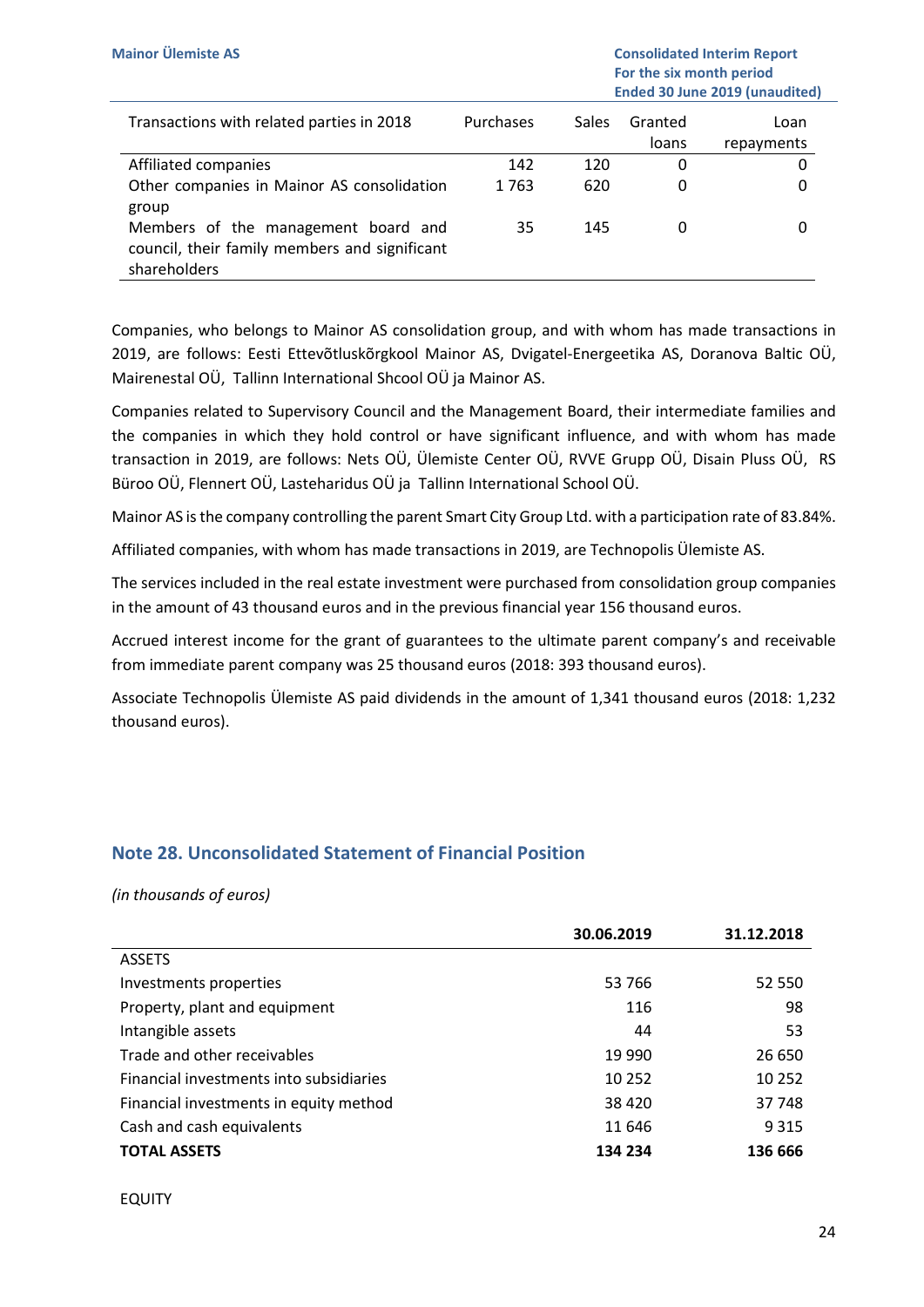| <b>Mainor Ülemiste AS</b>            | <b>Consolidated Interim Report</b><br>For the six month period<br><b>Ended 30 June 2019 (unaudited)</b> |         |
|--------------------------------------|---------------------------------------------------------------------------------------------------------|---------|
| Share capital                        | 18 200                                                                                                  | 19 200  |
| Statutory reserve                    | 1920                                                                                                    | 1920    |
| Retained earnings                    | 68 3 32                                                                                                 | 64 235  |
| Profit (loss) for the financial year | 1754                                                                                                    | 5496    |
| <b>Total Equity</b>                  | 90 207                                                                                                  | 90 851  |
| <b>LIABILITIES</b>                   |                                                                                                         |         |
| Provision                            | 263                                                                                                     | 263     |
| <b>Borrowings</b>                    | 41874                                                                                                   | 44 457  |
| Trade and other payables             | 1890                                                                                                    | 1095    |
| <b>TOTAL LIABILITIES</b>             | 44 027                                                                                                  | 45 815  |
| <b>TOTAL LIABILITIES AND EQUITY</b>  | 134 234                                                                                                 | 136 666 |

# Note 29. Unconsolidated Statement of Comprehensive Income

|                                            | 01.01-30.06.2019 | 2018    |
|--------------------------------------------|------------------|---------|
| Revenue                                    | 2 4 0 4          | 5012    |
| Cost of sales                              | $-849$           | $-1844$ |
| <b>Gross profit</b>                        | 1555             | 3 1 6 8 |
| Marketing expenses                         | $-68$            | $-155$  |
| Administrative expenses                    | $-1033$          | $-2272$ |
| Revenues fron financial investments        | 2013             | 5462    |
| Other revenues                             | 1                | 13      |
| Other costs                                | -6               | $-14$   |
| <b>Operating profit</b>                    | 2462             | 6 2 0 2 |
| Financial income and expenses              |                  |         |
| Interest income                            | 29               | 1578    |
| Interest expense                           | $-666$           | $-1939$ |
| Other financial income and expenses        | -55              | $-345$  |
| <b>Total financial income and expenses</b> | $-692$           | $-706$  |
| Profit before tax                          | 1770             | 5496    |
| Income tax expense                         | $-15$            | 0       |
| Net profit for the year                    | 1755             | 5496    |
| Total conprehensive income for the year    | 1755             | 5496    |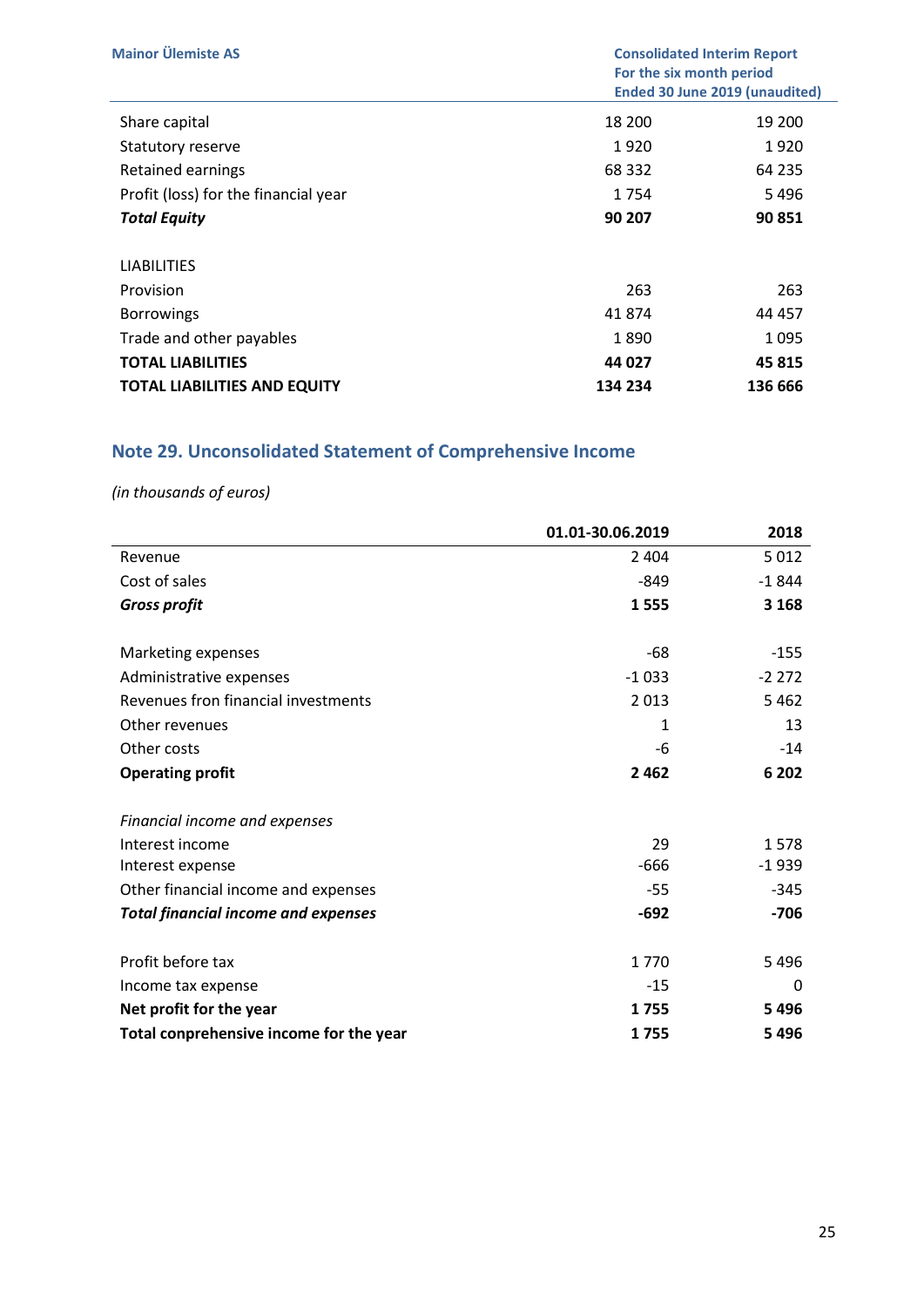# Note 30. Unconsolidated Statement of Cash Flows

|                                                                  | $01.01 -$    | 2018              |
|------------------------------------------------------------------|--------------|-------------------|
|                                                                  | 30.06.2019   |                   |
| Cash flows from operating activities                             |              |                   |
| Net profit for the year                                          | 1769         | 5496              |
| Adjustments:                                                     |              |                   |
| Depreciation and amortization of non-current assets              | 29           | 45                |
| Profit (loss) from fixed asset sales and write-offs              | 0            | 0                 |
| Change in fair value of investments property                     | $\mathbf{0}$ | -9                |
| Profit (loss) from financial investments                         | $-2013$      | $-5462$           |
| Other financial income and expenses                              | 55           | $-1233$           |
| Interest paid and other financial expenses                       | 637          | 1939              |
| Other adjustments                                                | 7            | 435               |
| Income tax on dividends                                          | 0            | 0                 |
| Changes in receivables from operating activities                 | 860          | $-107$            |
| Changes in payables from operating activities                    | $-915$       | 141               |
|                                                                  |              |                   |
| Net cash from operating activities                               | 429          | 1 2 4 5           |
| Cash flows from investing activities                             |              |                   |
| Sales of property, plant and equipment                           | 0            | 0                 |
|                                                                  | $-38$        | $-115$            |
| Payments for property, plant and equipment                       | $-1216$      | $-1911$           |
| Payments for investment property                                 | 0            | $-2$              |
| Acquisition of a subsidiary                                      |              | $-1456$           |
| Loans granted                                                    | $-55$        |                   |
| Repayment of loans                                               | 3 9 1 2      | 1450              |
| Interest received<br>Dividends received                          | 2781         | 132               |
|                                                                  | 1 3 4 1      | 1 2 3 2<br>$-670$ |
| Net cash used in investing activities                            | 6725         |                   |
| Cash flows from financing activities                             |              |                   |
| Proceeds from borrowings                                         | 1800         | 8625              |
| Repayment of borrowings                                          | $-4387$      | $-7827$           |
| <b>Issuance of bonds</b>                                         | 0            | 7380              |
| Bond redemption                                                  | 0            | $-5000$           |
| Principal payments of finance lease                              | $-2$         | -5                |
| Interest paid                                                    | $-834$       | $-1863$           |
| Other financial expense                                          | 0            | $-361$            |
| Dividends paid                                                   | $-1400$      | $-1232$           |
| Net cash used in financing activities                            | -4 823       | $-283$            |
| <b>Total cash flows</b>                                          | 2 3 3 1      | 293               |
| Cash and cash equivalents at the beginning of the financial year | 9 3 1 5      | 9022              |
| Net change in cash equivalents                                   | 2 3 3 1      | 293               |
| Cash and cash equivalents at the end of the year                 | 11 646       | 9315              |